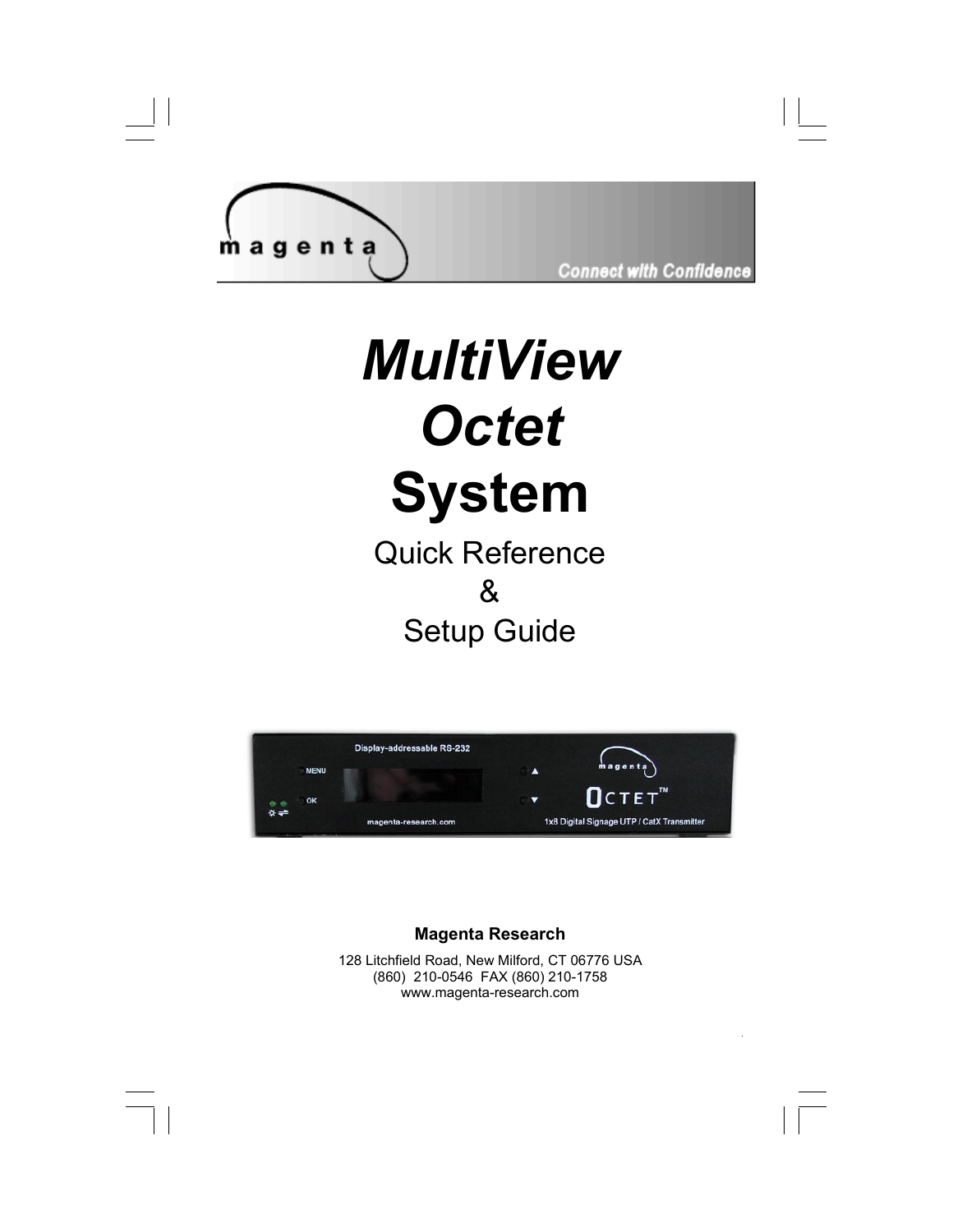**© 1998-2008 by Magenta Research All rights reserved.** 

Magenta Research 128 Litchfield Road New Milford, CT 06776 USA

This document and the Magenta Research products to which it relates, and the copyright in each, is the property of<br>Magenta Research. Neither the document nor the products may be reproduced by any means, in whole or in part **are assuming the entire risk as to their quality and performance.** 

**In no event will Magenta Research be liable for direct, indirect, special, incidental, or consequential damages arising out of the use of or inability to use the software or documentation.** 

*Magenta Research and the Magenta Research logo are trademarks of Magenta Research. All other brands, product names, and trademarks are the property of their respective owners.* 

#### **FEDERAL COMMUNICATIONS COMMISSION AND INDUSTRY CANADA RADIO FREQUENCY INTERFERENCE STATEMENTS**

This equipment generates, uses, and can radiate radio-frequency energy, and if not installed and used properly, that is, in strict accordance with the manufacturer's instructions, may cause interference to radio communication. It has been tested and found to comply with the limits for a Class A computing device in accordance with the specifications in Subpart B of Part 15 of FCC rules, which are designed to provide reasonable protection against such interference when the equipment is operated in a commercial<br>environment. Operation of this equipment in a residential area is likely to cause interference, i expense will be required to take whatever measures may be necessary to correct the interference.

Changes or modifications not expressly approved by the party responsible for compliance could void the user's authority to operate the equipment.

CE

*This digital apparatus does not exceed the Class A limits for radio noise emission from digital apparatus set out in the Radio Interference Regulation of Industry Canada.* 

#### **EUROPEAN UNION DECLARATION OF CONFORMITY**

The manufacturer declares that this product meets the requirements of EU Directive 89/336/EEC.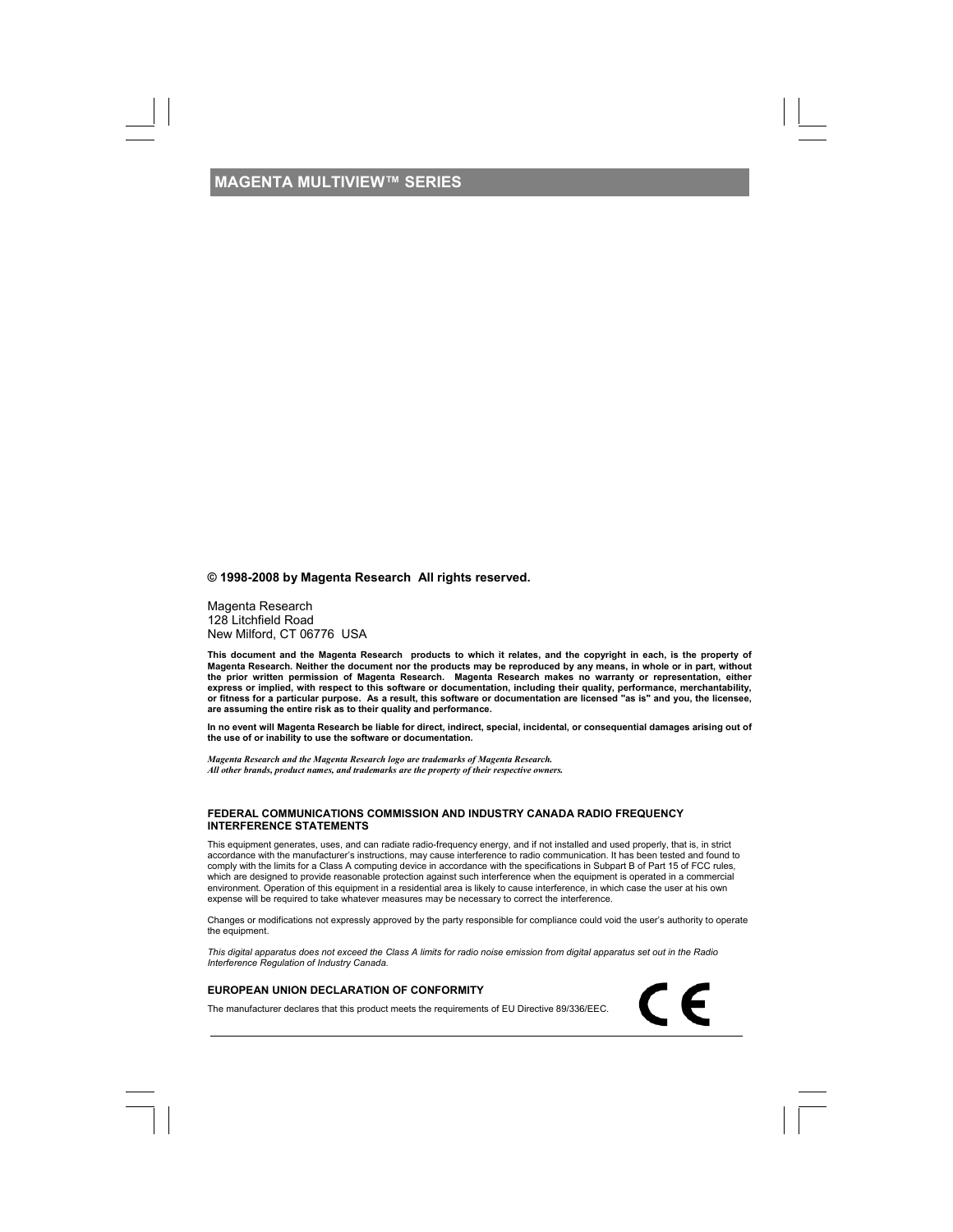### **Contents**

Page

 $\Box$ 

 $\sqrt{1}$ 

## Contents

 $\begin{array}{c} \hline \end{array}$ 

 $\begin{array}{c} \hline \end{array}$ 

**Chapter** 

| 1.             |  |
|----------------|--|
| 2 <sub>1</sub> |  |
|                |  |
|                |  |
|                |  |
|                |  |
|                |  |

 $\boxed{1}$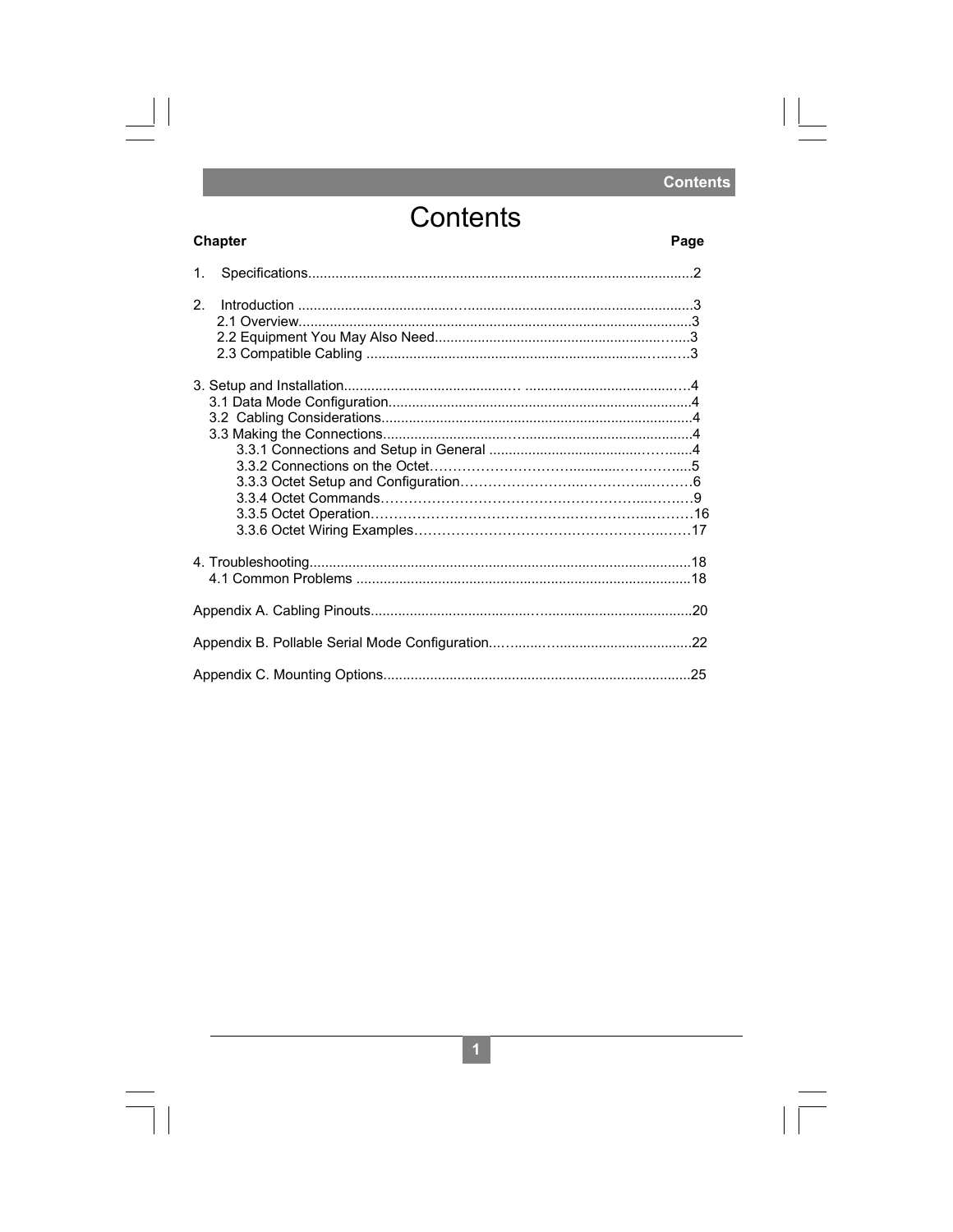$\frac{\hphantom{a}}{\hphantom{a}}\hphantom{a}}\hphantom{a}$ 

## 1. Specifications

 $\overline{\Gamma}$ 

| Compliance:                                                   | Cable Required: Category 5, 5e, 6 shielded or unshielded twisted pair<br>CE; FCC Class A, IC Class A                                                                                                                                   |
|---------------------------------------------------------------|----------------------------------------------------------------------------------------------------------------------------------------------------------------------------------------------------------------------------------------|
| <b>Video Support:</b>                                         | all supported VESA modes to WUXGA (1920x1200), RGBHV, RGB,<br>Composite (NTSC, PAL, SECAM), S-Video, Component Video,<br>widescreen modes, HDTV modes including 1080p, 1080i, 720p<br>(Receiver Dependent)<br>DDC/EDID fully supported |
| <b>Resolution and</b><br><b>Refresh Rate:</b>                 | Receiver Dependent                                                                                                                                                                                                                     |
| <b>Required Source</b><br>Impedance:                          | Video OUT: 75 ohms;<br>Audio models: Audio OUT (if any): 600 ohms maximum                                                                                                                                                              |
| <b>Required Destination</b><br>Impedance:                     | Video IN: 75 ohms;<br>Audio models: Audio IN (if any): 24k ohm                                                                                                                                                                         |
| Audio<br><b>Characteristics: Full Stereo</b><br><b>Serial</b> | Line Level 600 Ohm Unbalanced<br>Characteristics: Protocol: Asynchronous; transparent to data format;<br>3 wire (Tx, Rx, Gnd), baud rate selectable.<br>Default baud rate is 9600.                                                     |
| <b>Connectors:</b>                                            | (2) 3.5 mm (1/8"), (8) RJ-45, (2) HD15 F; (2) DB9M                                                                                                                                                                                     |
| <b>Temperature</b><br>Tolerance:                              | Operating: 32 to $104^{\circ}F$ (0 to $40^{\circ}C$ );<br>Storage: -4 to +140°F (-20 to +60°C)                                                                                                                                         |
| <b>Humidity</b><br>Tolerance:                                 | Up to 80% noncondensing                                                                                                                                                                                                                |
| Enclosure:<br>Power:                                          | Steel<br>$+12$ VDC<br>Consumption: 18 watts maximum                                                                                                                                                                                    |
| Size:                                                         | 1.75"H x 8.7"W x 6.0"D (4.4 x 22.1 x 15.2 cm)                                                                                                                                                                                          |
| Weight:                                                       | 2.3 lb. (1.04 kg)                                                                                                                                                                                                                      |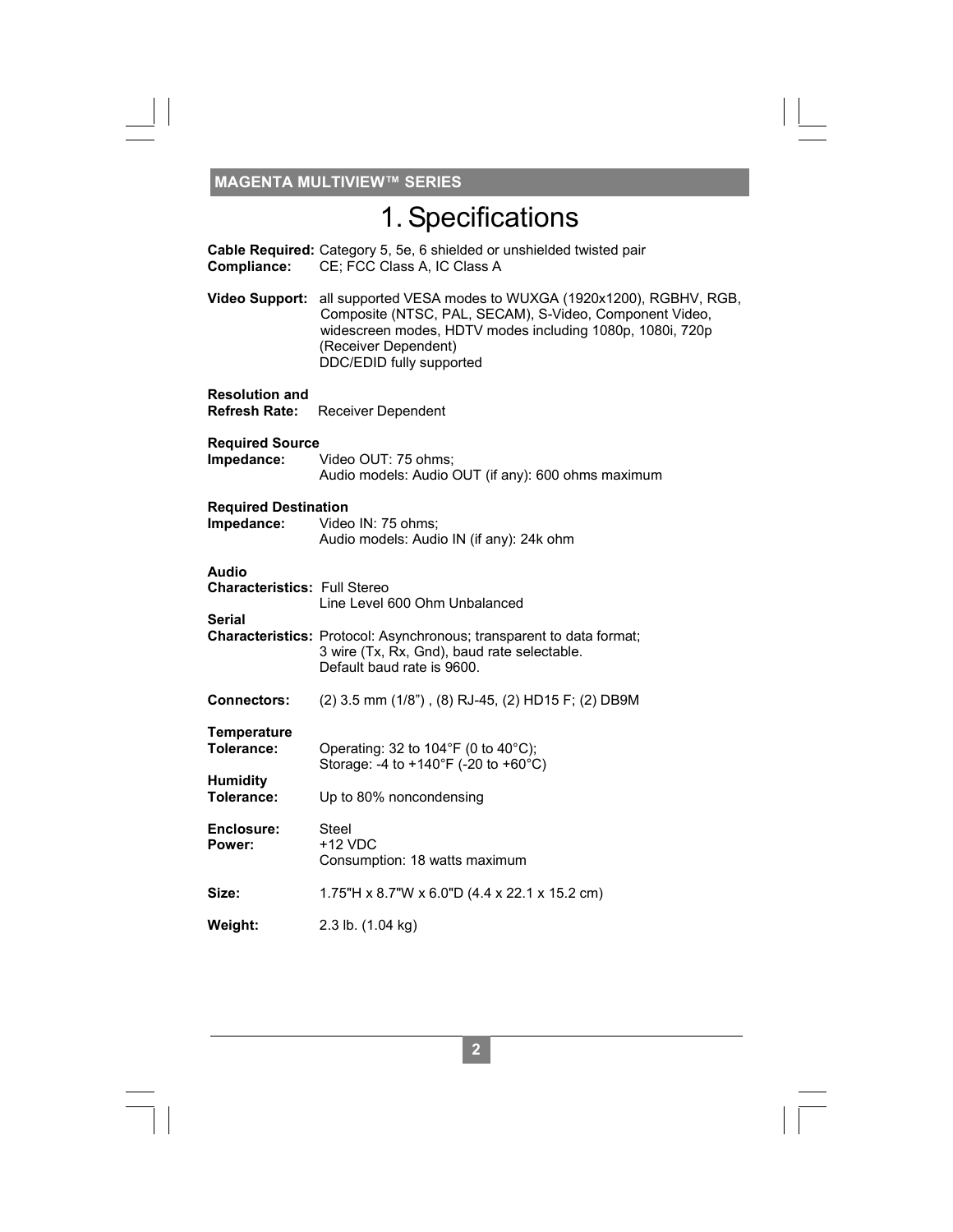**CHAPTER 2: Introduction** 

#### **2.1 Overview**

The MultiView™ Octet System supports RS-232, video and stereo audio signals over CAT5 cable. The Octet SAP RS-232 serial protocol offers pollable serial modes so a bidirectional serial session can be established with a single receiver attached to the Octet or a receiver in a daisy chain that is attached to the Octet.

In order to utilize the full potential of the Magenta MultiView Octet, all receivers must be SAP versions.

Non SAP receivers may be utilized for video only applications.

Video signals supported include RGBHV, Component (HD/SD formats) as well as composite and S-Video (adapter cables may be required).

Serial signals are 3 wire RS-232 (Tx, Rx, ground, 8-N-1).

Note when using the Magenta MultiView Octet and SAP series receivers with a

MultiView 9D Cat5 DA, or Cat5 matrix switch, the serial is one way transmit only. There are no configuration changes required to the units. The serial application in use should be changed to transmit only.

Audio is full stereo, line level. One or two separate channels of mono audio may also be used.

### **WARNING**

**This equipment is not intended for, nor does it support, distribution through an Ethernet network. Do not connect these devices to any sort of networking or telecommunications equipment!** 

#### **2.2 Equipment You May Also Need**

- Audio cable with 3.5 mm jacks.
- Video cable with HD15 connectors
- Serial cable with DB9 connectors.
- CAT5 cable.

#### **2.3 Compatible Cabling**

Magenta Research products are compatible with Cat5/5e/6 data cabling as well as skew free CAT5/5e cabling manufactured for video applications. Note that some skew free Cat5 is specific to a particular vendor and is not compatible with our products. Please ensure any skew free CAT5 cable is non-proprietary prior to purchase/ installation.

CAT6 cable, due to the manufacture method, can exhibit much greater skew than standard CAT5/5e and may require skew compensation beyond what the standard product offers. Please contact Magenta Research for assistance.

CHAPTER 2: Introduction<br>
2. Introduction<br>
m supports RS-232 video and stereo audio signals over<br>
RS-232 serial protocol offers poliable serial modes so a bital<br>
that is attached to the Octet.<br>
Ilized for video and stereo a CAT5/5e/6 cabling for the Magenta MultiView Series must be pinned to the TIA-EIA T568B wiring specification (see Appendix A) We also highly recommend that all CAT5 cables be pre-terminated and tested. Cables terminated on-site or in an existing infrastructure should be tested before use to ensure compliance with the TIA-EIA T568B specification. Using incorrectly terminated CAT5 cables can damage the Magenta MultiView Series.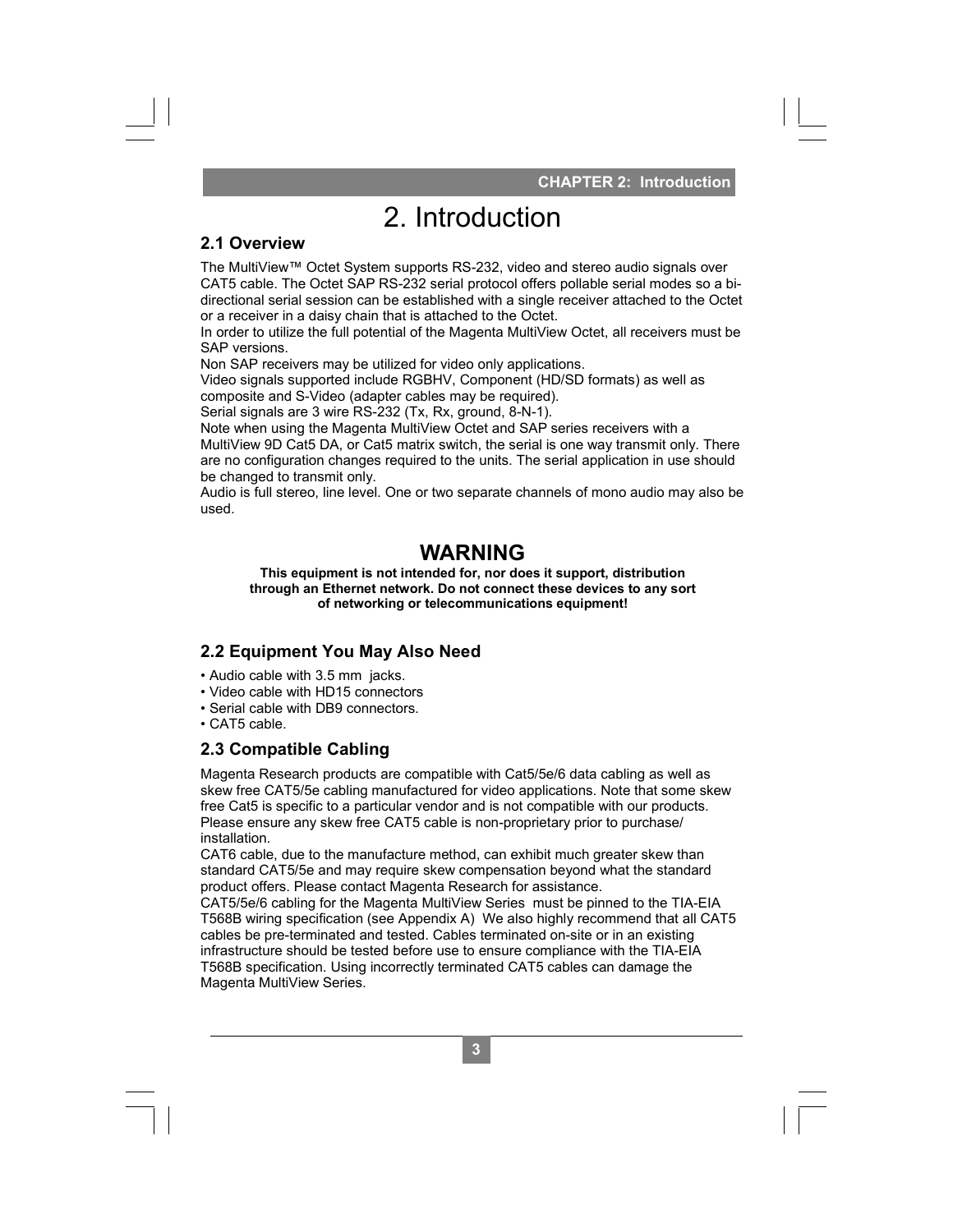### 3. Setup and Installation

#### **3.1 Data Mode Configuration**

SAP series offer pollable RS232 serial in addition to stereo audio. The serial signal is 3 wire TX, RX, GND and does not support full modem signals. Baud rates for the SAP series selectable from 1200 to 115k . Simplex modes are supported without jumper or other changes by simply using the TX signal only. See Sections 3.3.3, 3.3.4 and Appendix B on configuration and use of Octet and SAP series receivers

#### **3.2 Cabling Considerations**

• We recommend mounting and connecting all cabling to the Magenta MultiView Series components before applying power.

• Make sure that the CAT5 cable you intend to use has been tested to comply with the TIA/EIA 568B wiring specification (See **Appendix A**).

#### **3.3 Making the Connections**

#### **3.3.1 CONNECTIONS AND SETUP IN GENERAL**

In order to setup and use the MultiView Octet transmitter:

1. Connect the source video to the Magenta MultiView Octet video input port which is an HD15 connector labeled VIDEO IN. For RCA or BNC signals, an adapter cable may be required. Contact Magenta Research for details

2. If desired, attach a local monitor via the local monitor port to the VIDEO OUT port or use this port to cascade into another Octet (up to 5 units may be cascaded this way).

3. Make your audio and serial connections via the 3.5 mm stereo input and DB9 connector as appropriate. The AUDIO OUT and SERIAL OUT may be cascaded to other Octets as necessary (up to 5 units).

4. Connect the CAT5 cables from the receivers to the CAT5 OUTPUTS of the Octet.

5. Apply power on the transmitter. The power LED should light and if there's a local monitor attached a video image should appear on the monitor's screen.

6. Install receiver units per the instructions in the respective receiver user manual. Ensure each receiver has a unique address (see receiver manual or Appendix B).

**6 4** 

7. Set up the Octet using the LCD screen and menu options. See Section 3.3.3. The Octet may also be setup and controlled serially. See Section 3.3.4.

Refer to Sections 3.3.5 for use and operation of the Octet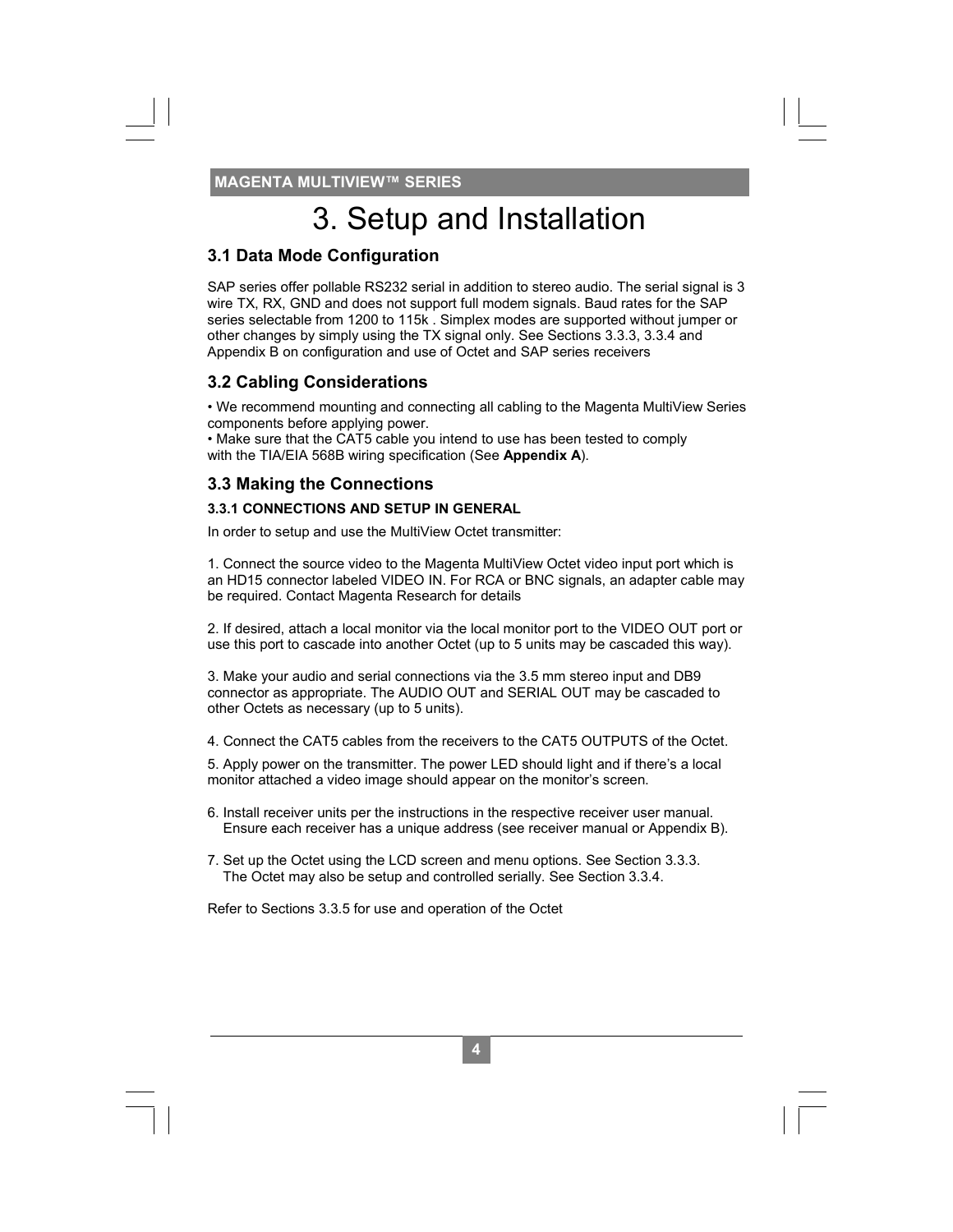### **CHAPTER 3: SETUP & INSTALLATION**

The Octet supports a variety of video modes from composite, S-video, Component and RGBHV. Adapter cables may be necessary to connect to the HD15 video input. Audio signal is line-level stereo and powered speakers are required. Serial protocol is 3 wire Tx, Rx, Gnd 8-N-1.

Figure 3-1 shows the Octet cable connections.

Note that the VIDEO OUT, SERIAL OUT, and AUDIO OUT may be used to cascade to secondary Octets. The video and audio outputs may also be connected to an external display monitor and powered speakers local to the Octet. A maximum of 5 Octets may be cascaded together.



 $\overline{5}$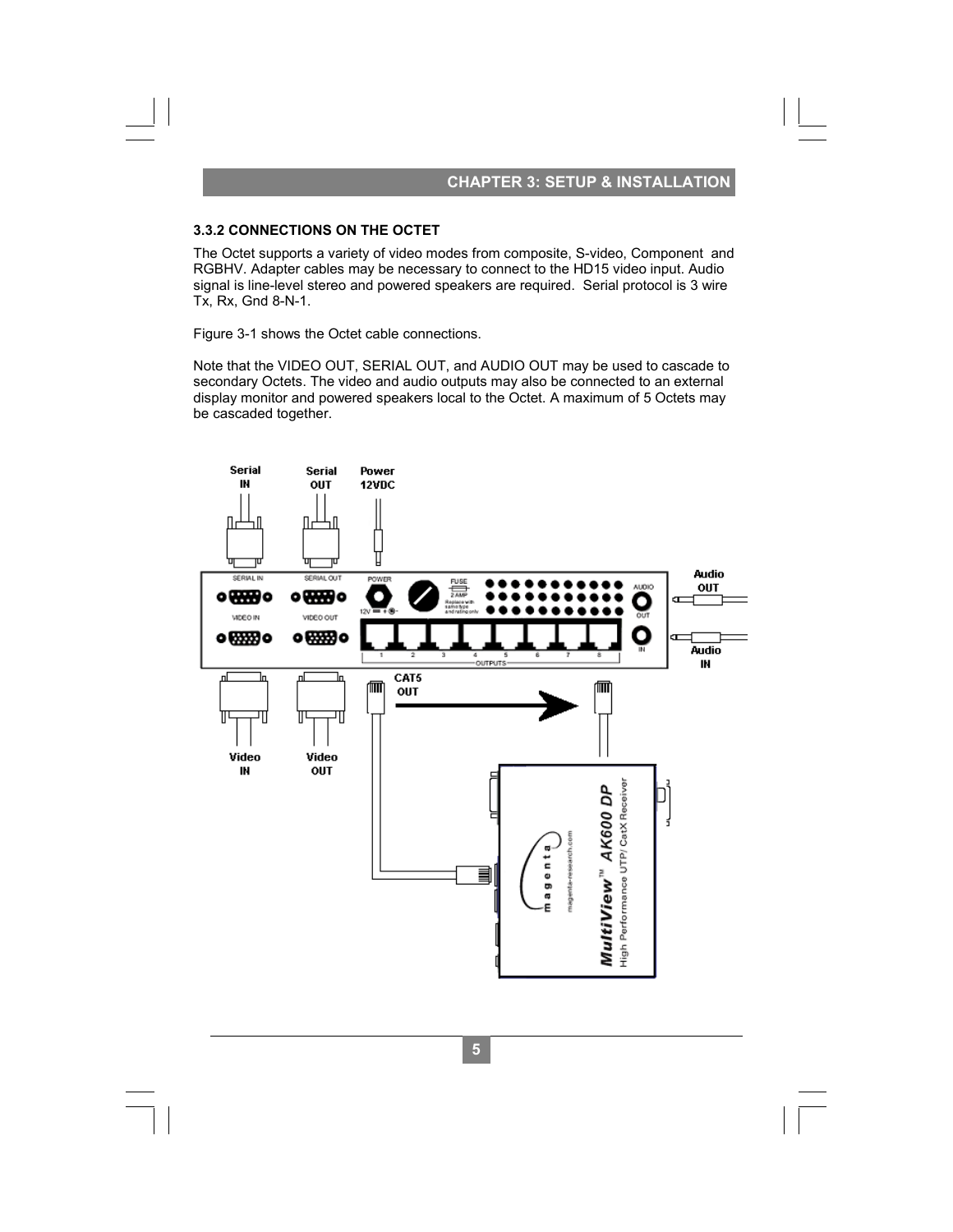The MultiView™ Octet System setup and configuration parameters are accessible via the front LCD screen. Four buttons are used to select, view and/or change parameters. Figure 3-2 shows the locations and functions of the controls.

The following explains each setup screen as well as its possible values.

After 10 seconds of inactivity within a setup screen, the Octet will exit setup mode and display the Default Status screen or a user defined status screen.

#### **MENU button**

Cycles through the various configuration parameters



#### **Figure 3-2. Octet Controls**

#### **Octet Setup Menus:**

Use the MENU button to cycle through the options. Once in an option setting, use the UP/DOWN buttons to cycle through the parameter settings. When desired parameter is shown, press the OK button to select and save it.

#### **Default /Status screen:**

This screen is shown during normal operation. It displays the Octet firmware version on the first line, the second line shows the Octet Source Unit Address and the Destination Unit Address. These indicate the current transmitter to receiver serial session. The UP/DOWN buttons may be used to adjust the LCD display contrast settings. Pressing OK will save the current contrast setting into memory. It is also possible to change the default screen to display a custom message. See Section 3.3.4, *Write String to LCD* command.

**8** 

#### **Software Version screen:**

This screen shows the Octet's firmware and software versions.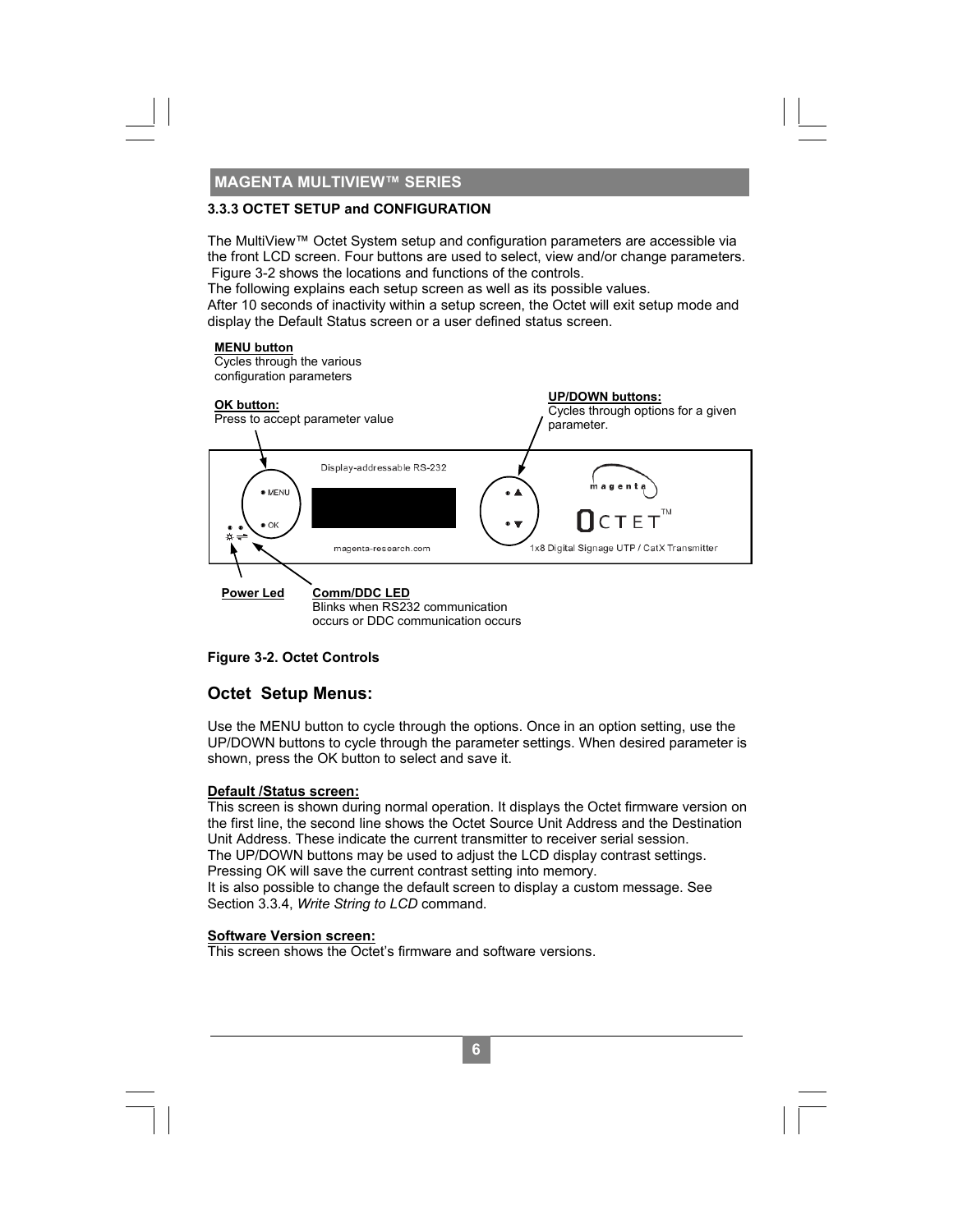#### **CHAPTER 3: Setup and Installation**

#### **3.3.3 OCTET SETUP and CONFIGURATION**

#### **DC Restore Mode:**

This screen shows current DC Restore mode settings. DC Restore modes are used to correct for AC coupled video signals on the transmitter input (Note: AC Coupling must be turned on by selecting AC mode in AC Coupling screen. See AC Coupling parameters). Also see Section 4, Troubleshooting for more information. DC Restore modes may be changed at will and go into effect immediately. A power cycle is not required. **CHAPTER 3: Setup and Installation**<br> **Settings.** DC Restore modes are used to<br>
cansmitter input (Note: AC Coupling must<br>
pulping screen. See AC Coupling must<br>
pulping screen. See AC Coupling<br>
for more information. DC Resto

Modes are:

00 = DC Restore OFF (default)

01 = DC Restore Mode 1 02 = DC Restore Mode 2

Press the OK button to select desired value.

#### **AC Coupling:**

This screen works in conjunction with the DC Restore mode discussed previously. In order to use DC Restore modes 1,2 AC Coupling must be set to AC. The default video mode is DC. Use the UP/Down buttons to select desired setting, then press the OK button.

However, AC coupling may be used by itself in non-RGBHV modes such as YUV video. Sync problems can occur if this mode is ON, DC Restore is set to OFF when RGBHV video is used.

#### **Sync Mode:**

This screen is used to change the H/V sync mode in RGBHV signals. In most cases, the default value of Agile sync will work fine. However there are times when a signal (especially a 1080p signal) may require Fixed sync mode.

#### *NOTE: ALL receivers must also be set to Fixed sync mode for the system to function properly. See appropriate receiver manual for details. Not all receivers support fixed sync modes.*

Once desired sync mode is selected, press OK button to store in memory.

#### **Baud Rate:**

This screen can be used to change the baud rate on the Octet's serial input port

*NOTE: This only affects the incoming Octet Serial ports. It does not change the receivers baud rate. It is not recommended to change the incoming baud rate unless absolutely necessary as it is possible to saturate the communication link to the receiver resulting in data over runs and data loss.* 

To change the baud rate, use the UP/DOWN buttons to select desired value, then press the OK button to set it. The default baud rate is 9600.

#### **Source Address:**

This screen configures the serial address of the Octet. This address is used to establish a serial session with a receiver. This address must be unique and in the range of 0-255 (or if cascading Octets, address+256\*Octet\_ID number) This address will also appear in the Status screen.

If multiple Octets are serially cascaded, each Octet must have a unique address. This will reduce the number of addresses available for receivers.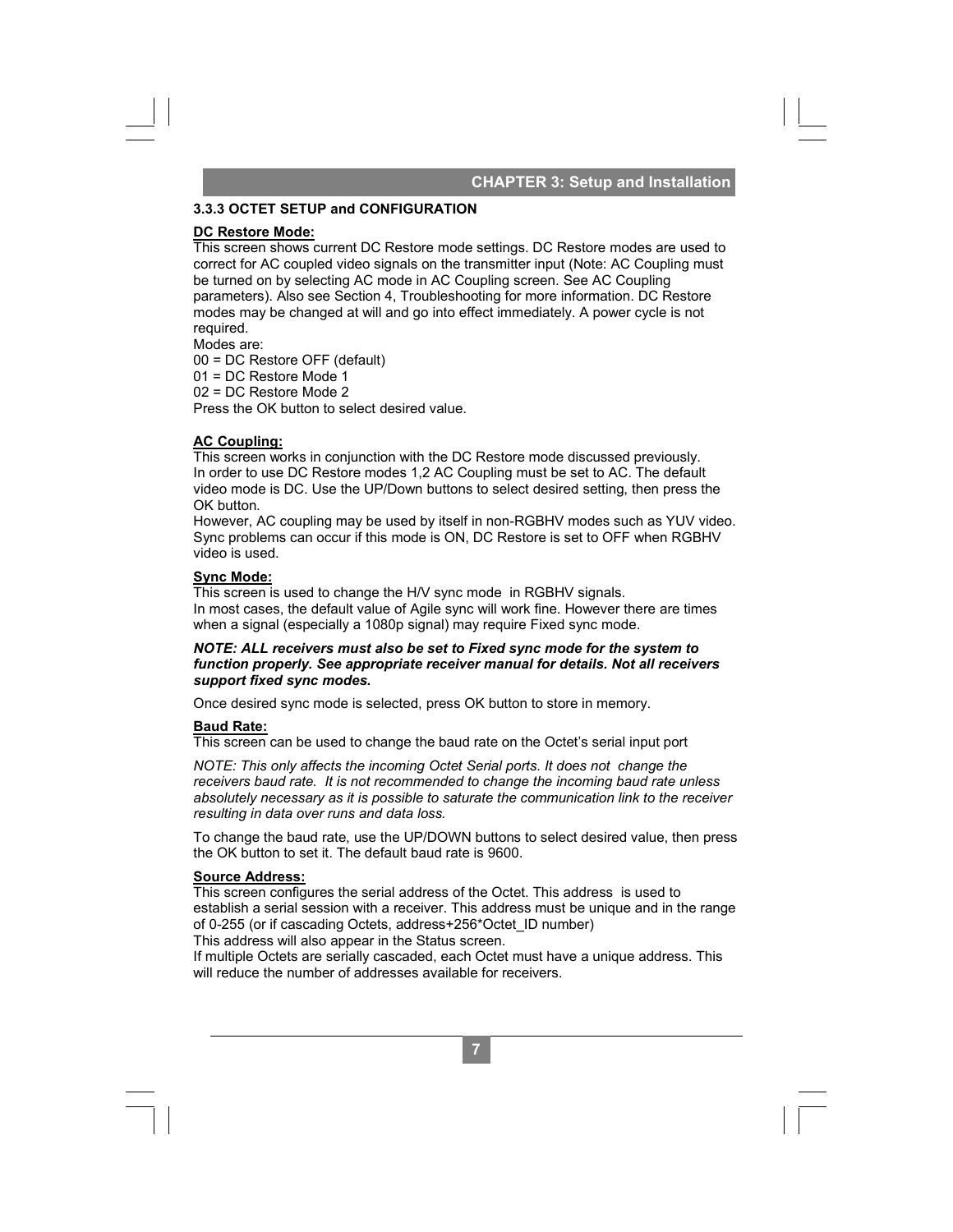#### **3.3.3 OCTET SETUP and CONFIGURATION**

#### **Destination Address:**

This screen sets the address of a receiver to which the Octet will establish a serial session with. All serial commands sent to the SERIAL IN port will pass to this receiver. This may also be accomplished via a keyboard command as detailed in the next section The default value is 0.

Note that this value is not retained in memory and will revert to the default value after a power cycle.

Use UP/DOWN buttons to select and press OK when done.

#### **Copy DDC:**

This screen will initiate a DDC copy of the display connected to the VGA IN port.

The DDC is a data communication channel used in plug and play devices to accurately report a displays capabilities and identify the manufacturer. If this data is not available, the video source may revert to a low resolution or not display at all.

To copy a particular display's DDC:

Remove the Source input signal and temporarily connect the desired display. Press the OK button in the Copy DDC LCD screen on the Octet to start the copy sequence. Once the DDC information has been copied, the monitor can be removed. The new DDC will be stored into the Octet memory.

The Octet features a generic DDC as a default. This can be restored using the command below. This DDC supports popular VESA standards in standard and widescreen formats.

#### **Restore DDC:**

To restore the Octet's generic default DDC, press the OK button in this screen.

#### **Set Attention Character:**

The attention character is the special code that is used to communicate with the Octet. When sending Octet specific commands this character sequence must be used. This is a one character sequence of Control-A through Control-Z (or 01h to 1Ah)

*NOTE: This code is sent once to the Octet in order to establish communication with the intended receiver. Once a session has been established with a specific receiver normal serial control source to device may commence without further formatting.* 

The default value is control-X (18h). This may be changed to one of 26 possible letters of control-A to control-Z. Note that this control code will not be passed by the Octet to a receiver. If the device being controlled requires specific control codes such as Ctrl-M (carriage return), ensure this value is not used as the Octet attention code.

#### **Pass-through mode:**

When the pass-through mode is enabled, the Attention character and all Octet commands are ignored. Serial communication is passed directly to all devices in the system in broadcast mode. This is useful if a third party display addressing system is utilized.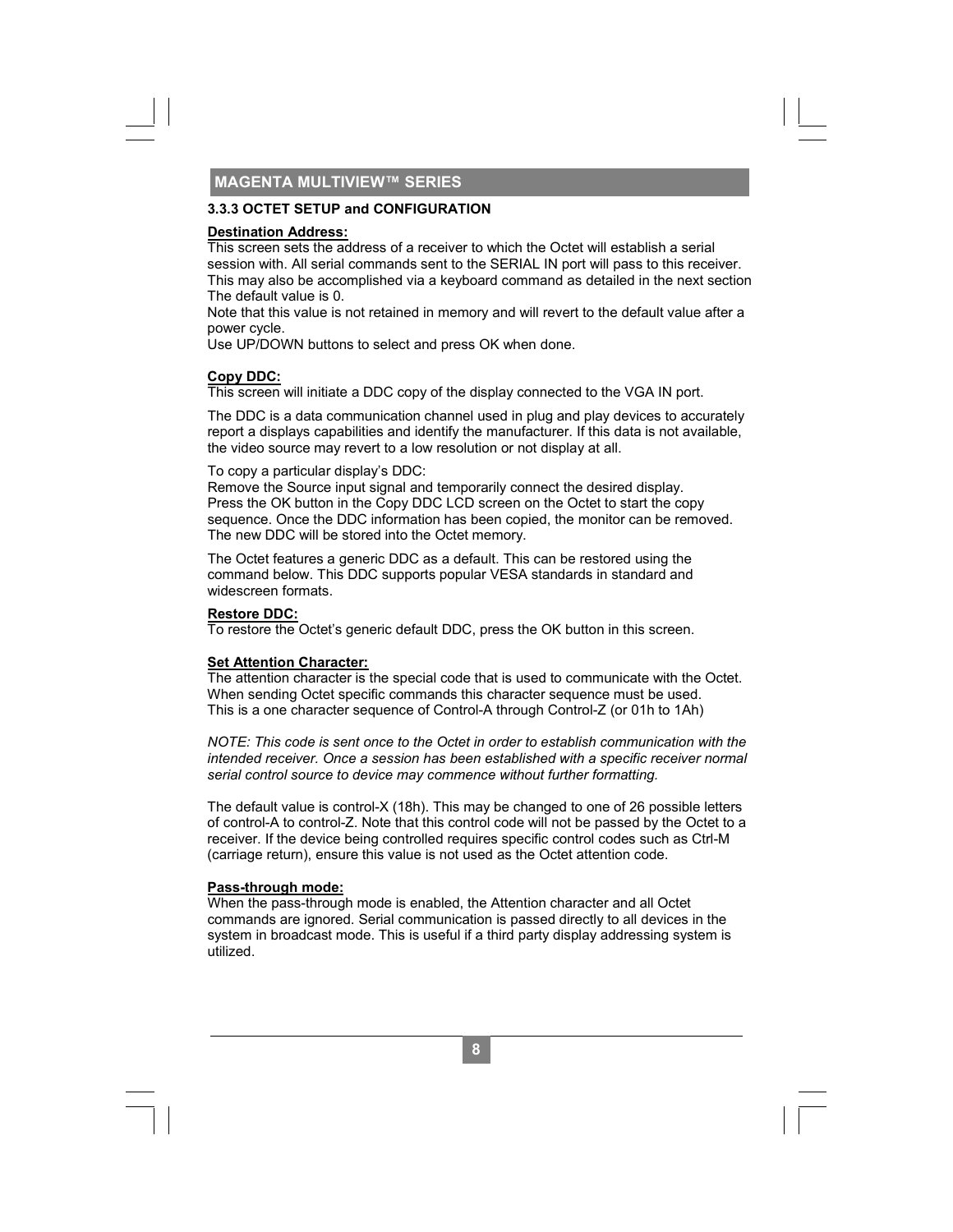#### **CHAPTER 3: Setup and Installation**

#### **Front Panel Lockout**

The front panel buttons may be locked/unlocked. When the buttons are locked, the LCD will indicate this whenever a button is pressed. See below:

To Lock the front panel buttons:

- 1) Press and hold the MENU and OK buttons simultaneously
- 2) Press the DOWN arrow button.

To Unlock the front panel buttons:

- 1) Press and hold the MENU and OK buttons simultaneously
- 2) Press the UP arrow button.

#### **Reset Octet to factory defaults**

To reset all parameters in the Octet to factory defaults, press and hold all four buttons simultaneously.

The LCD will display RESET ALL. CONFIGURATION SAVED when complete.

#### **3.3.4 OCTET SERIAL COMMANDS**

The Octet can be configured via the serial port also, as follows:

#### **Sending Commands:**

**CHAPTER 3: Setup and Installation**<br>
cked. When the buttons are locked, the LC<br>
ed. See below:<br>
ons simultaneously<br>
ons simultaneously<br>
ons simultaneously<br>
ons simultaneously<br>
ons simultaneously<br>
ons simultaneously<br>
ons an All Octet commands are preceded by an "attention character", which is factory-set to control-X (18h). It is possible to change the attention-character through the Octet's serial port or LCD display. In the following command set description, this character is represented by: **<ATTN>.** 

**Note:** When using a Windows terminal application to send commands, it is helpful to configure it so that it will "Append line feeds to incoming line ends".

#### **Addressing Rules:**

SAP-receivers have an 8-bit "device address" which can be set with a DIPswitch on the receiver. There are some special rules concerning how receivers behave depending on their address:

#### **Receiver**

 **Address Behavior** 

- 0 Receives broadcast-session data. Able to respond if there is a broadcast-session active.
- 1…255 Receives broadcast-session data. Does not respond if there is a broadcast-session active. Receives device-session data. Only able to respond if there is a Device-session active.

#### There are several types of communication sessions:

- Device-session.
	- One Octet communicates specifically with one receiver.
	- Group broadcast:
		- One specific Octet broadcasts to all receivers attached directly to it.

- · Global broadcast:
	- All Octets broadcast to all receivers attached to them.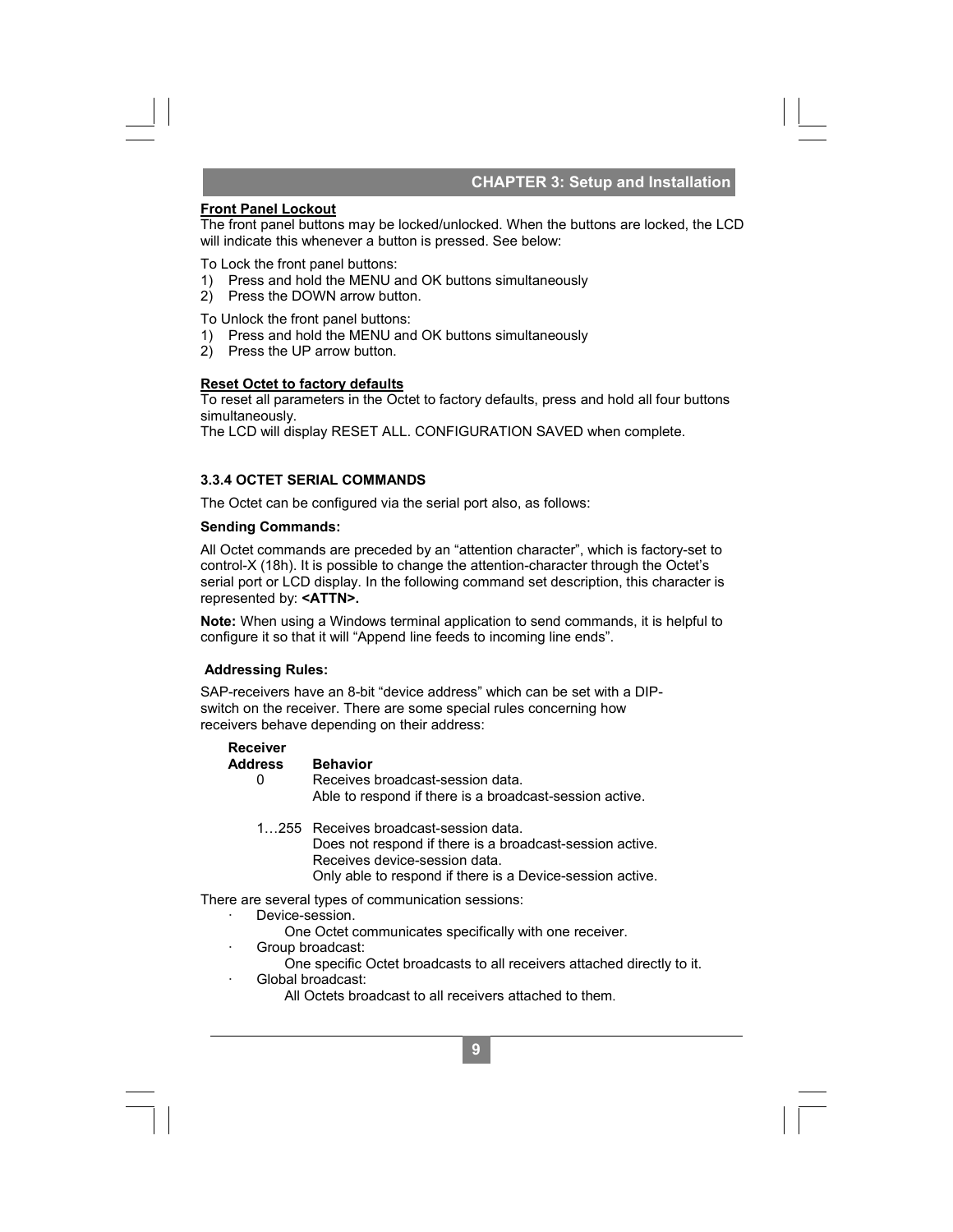#### **Octet serial commands:**

#### **Device-session:**

The one-to-one communication session is established using this command sequence:

| Command:  | < <b>ATTN&gt;Da</b> <cr></cr>          |
|-----------|----------------------------------------|
| Response: | none (individual session is activated) |

**a** = device address. Range = "1" to "255" (ASCII encoded).

**Note:** For cascaded Octet units, add (256 \* Octet\_ID) to the device address.

Consider an Octet cascade-configuration of 5 units, with ID's 0, 1, 2, 3 and 4:

To establish a session with remote ID "3" attached to Octet unit ID

"4", the address field will need to be:  $(3 + (256 * 4)) = 1027$ .

 **Note:** Only receivers set to the specified address in this command will be able to respond.

#### **Group Broadcast:**

Generally this is used to send a message to all receivers simultaneously when a specific response isn't required. When using cascaded Octet units, add "256\*Octet ID" to the address field for every Octet unit beyond the base unit.

| Command:  | < <b>ATTN&gt;Da</b> <cr></cr>     |
|-----------|-----------------------------------|
| Response: | none (group session is activated) |

 $a = 0 + (256 * \text{Octet unit ID})$ 

 **Note:** Only receivers set to address-0 will be able to respond however all receivers attached to the selected Octet unit will receive the message. Use with caution – you may need to have "addressable displays" in the system.

#### **Global Broadcast:**

Generally this is used to send a message to all receivers in the entire system (across all Octet units) simultaneously when a specific response isn't required.

 Command: **<ATTN>**D\*<CR> Response: none (global session is activated)

Octet serial commands:<br>
1 session is established us<br>
1 session is established us<br>  $\text{ITIN} > \text{Da} < \text{CR} \ge$ <br>  $\text{e}$  (individual session is act<br>
20 ange = "1" to "255" (ASCII<br>
20 acted units, add (256 \* Octes<br>
1 with remo **Note:** Only receivers set to address-0 will be able to respond however all receivers in the system will receive the message. Use with caution – you may need to have "addressable displays" in the system.

#### **Lock Front Panel Buttons:**

| Command:  | <attn>L<cr></cr></attn> |
|-----------|-------------------------|
| Response: | @ <cr></cr>             |

 **Note:** If you press a button when they are locked, a message is displayed indicating "Buttons Locked!".

#### **Unlock Front Panel Buttons:**

| Command:  | <attn>U<cr></cr></attn> |
|-----------|-------------------------|
| Response: | @ <cr></cr>             |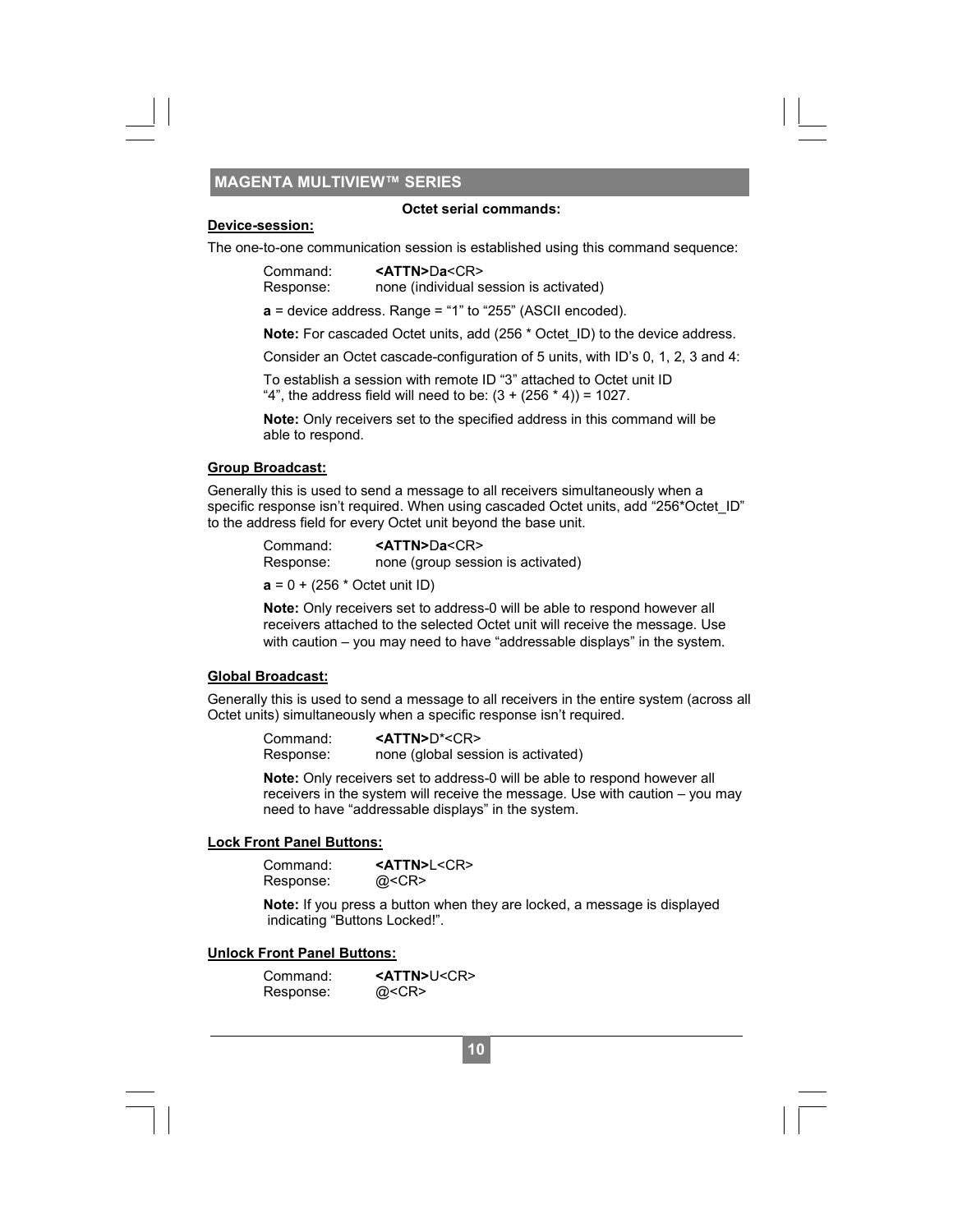#### **. CHAPTER 3: Setup and Installation**

#### **Write string to LCD:**

Response: @<CR>

Command: **<ATTN>**Wascii-string-up-to-32-chars<CR>

 **Octet serial commands:**

- The string will override the **idle-screen** display. The string can be up to 32 characters.
- Characters 1-16 will display on line-1, characters 17-32 will display on line-2.
- A string shorter than 32 characters will be padded with trailing spaces on the LCD.
- For example, to display this message on the LCD:

This is a test 1 This is a test 2

Send the command: **<ATTN>WThis is a test 1This is a test 2<CR>**

#### **Restore LCD default display:**

| Command:  | <attn>W<cr></cr></attn> |
|-----------|-------------------------|
| Response: | @ <cr></cr>             |

#### **Set Octet's ID number:**

| Command:  | <attn>Sa<cr></cr></attn> |
|-----------|--------------------------|
| Response: | @ <cr></cr>              |

**a** = 0 to 255. There can be up to 256 Octet units in one cascade configuration.

For example, to set the ID to 12, send the command <**ATTN**>S12<CR>

#### **Note:**

The ID number can also be set through the front-panel LCD menu interface.

**Caution:** To prevent assigning multiple Octets the same ID, use this command **only** when they are **not** serially-cascaded. In other words – do one box at a time.

#### **Read Octet's ID number:**

| Command:  | $<$ ATTN>A <cr></cr> |
|-----------|----------------------|
| Response: | Saaa@ <cr></cr>      |

**aaa** = 000 to 255. Note: This response is always padded with leading zero's.

**Caution:** Use this command **only** when connected directly to a single Octet. **Do Not** send this command to a group of serially-cascaded Octets because the result will be indeterminate.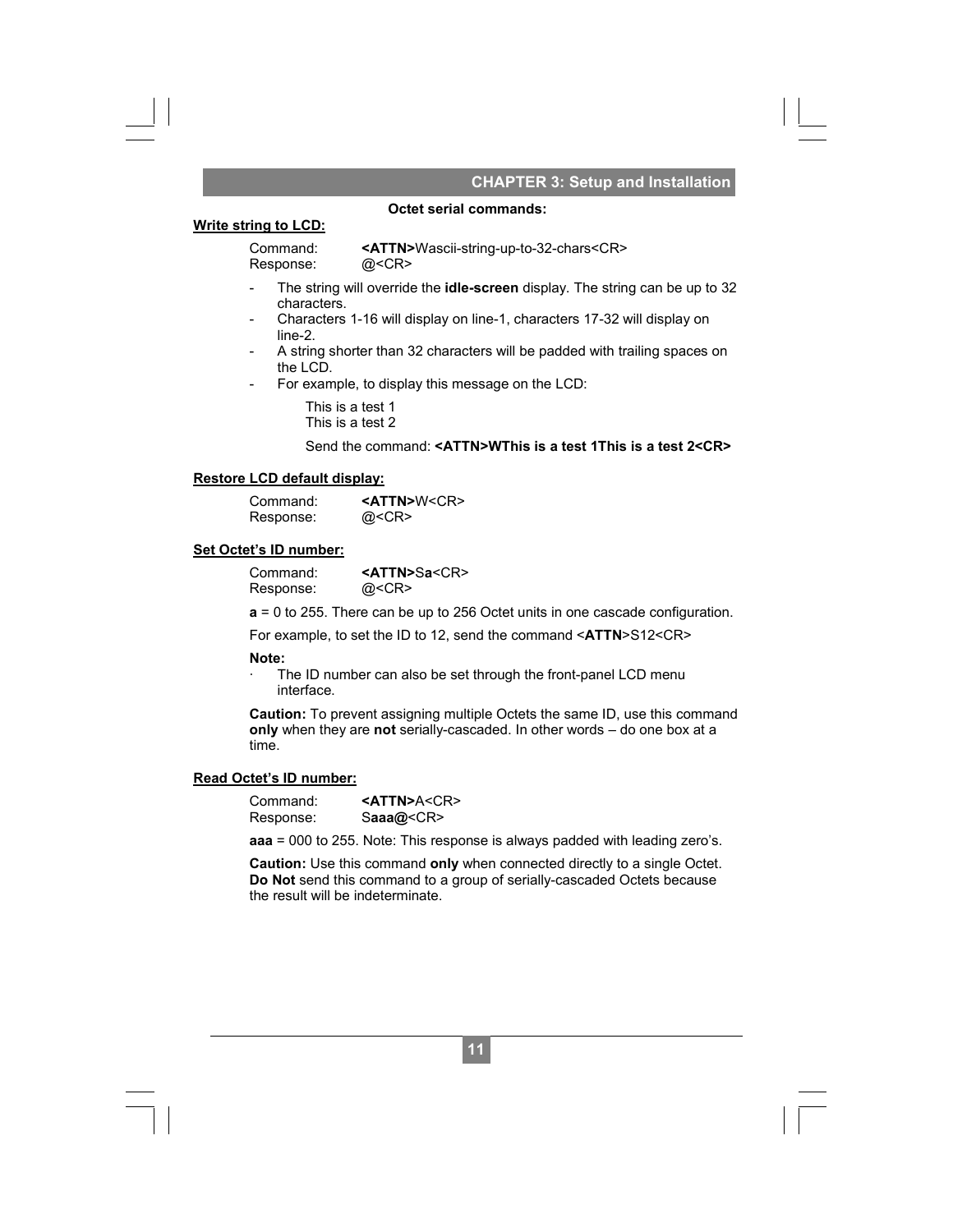#### **Octet serial commands:**

#### **Copy DDC Data from monitor:**

| Command:  | $<$ ATTN>C $<$ CR $>$ |
|-----------|-----------------------|
| Response: | @ <cr></cr>           |

#### **Restore default DDC data:**

| Command:  | $<$ ATTN>E $<$ CR> |
|-----------|--------------------|
| Response: | @ <cr></cr>        |

#### **Enable pushbutton feedback:**

Command: **<ATTN>F1<CR>**<br>Response: @<CR> Response:

**Note:** If button-feedback is enabled, when buttons are pushed on the front panel they won't activate any functions locally. The button-press event will be sent to the host in the following format:

Button-event: **<ATTN>**Fx@<CR>

Where **x** = "1", "2", "3" or "4", for the 4 buttons on the front panel:

|  | CD Display |  |
|--|------------|--|
|  |            |  |

#### **Disable pushbutton feedback:**

Response:

Command: **<ATTN>**F0<CR> or **<ATTN>**F<CR>

#### **Set DC-restore mode:**

| Command:<br>Response:   | @ <cr></cr> | $<$ ATTN>Mx $<$ CR>                                                           |
|-------------------------|-------------|-------------------------------------------------------------------------------|
| $x = DC$ -restore mode: |             | $0 = DC$ -restore off<br>$1 = DC$ -restore mode-1<br>$2 = DC$ -restore mode-2 |

**Note:** See previous section on configuring this mode from the LCD for an explanation of this mode and the next one, AC Coupling.

#### **Set AC-Coupling mode:**

| Command:                 | $\langle \text{ATTN>}\rangle$ Nx $\langle \text{CR}\rangle$                                                  |
|--------------------------|--------------------------------------------------------------------------------------------------------------|
| Response:                | @ <cr></cr>                                                                                                  |
| $x = AC$ -coupling mode: | $0 = AC$ -coupling OFF (DC-coupled)<br>$1 = AC$ -coupling ON (must be ON if using DC-restore<br>mode 1 or 2) |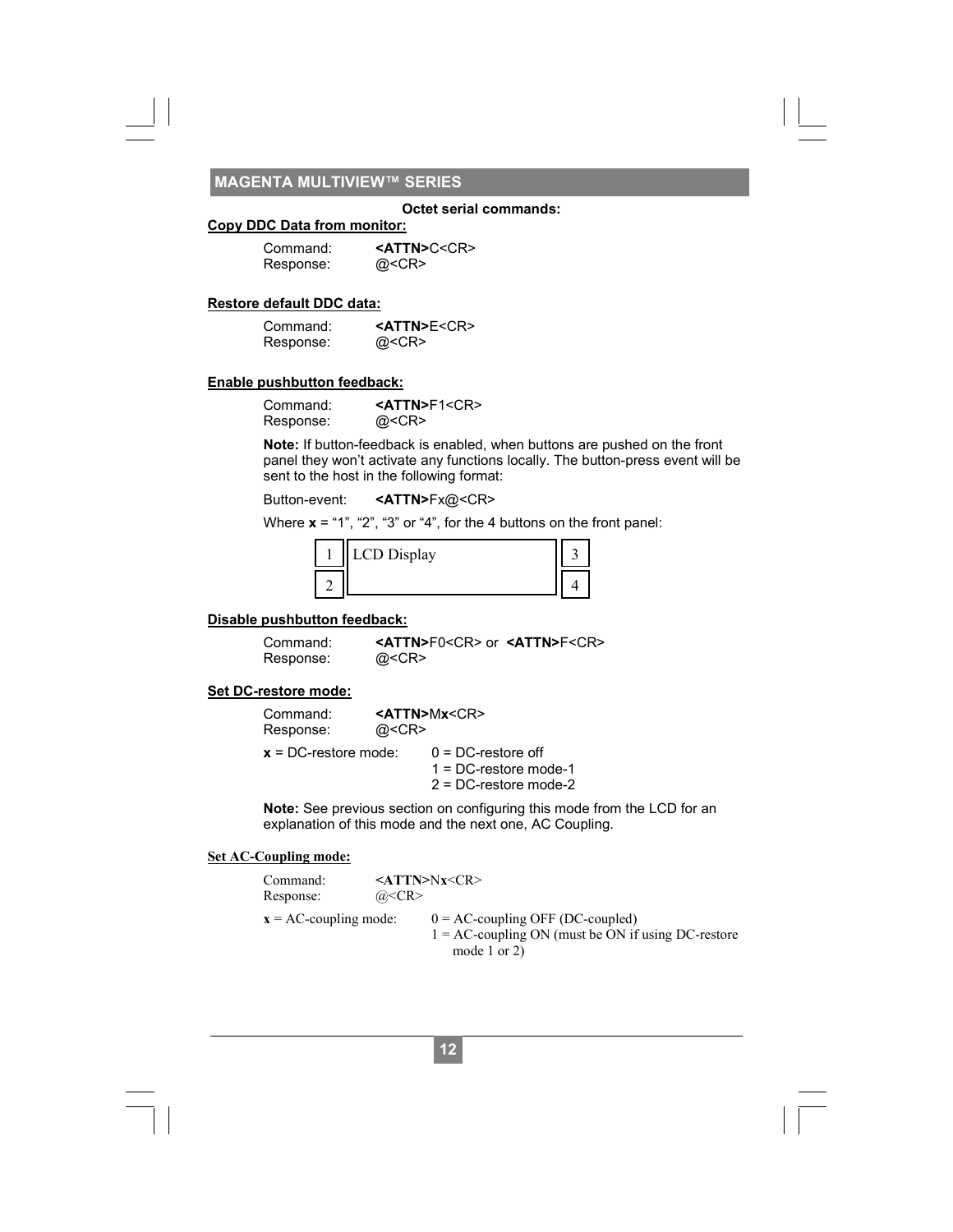#### **. CHAPTER 3: Setup and Installation**

#### **Set Sync-mode mode:**

 **Octet serial commands:**

 Command: **<ATTN>**Y**x**<CR> Response:

 **x** = Sync-mode: 0 = Agile-sync mode (RepliSyncÔ) 1 = Fixed-sync mode

*NOTE: ALL receivers must also be set to Fixed sync mode for the system to function properly. See appropriate receiver manual for details. Not all receivers support fixed sync modes.* 

#### **Set Octet baud-rate:**

| Command:<br>Response: | $<$ ATTN>Bx $<$ CR><br>$@<$ CR $>$ |             |              |
|-----------------------|------------------------------------|-------------|--------------|
| $x =$ Baud-rate:      | $1 = 1200$                         | $4 = 9600$  | $7 = 38.4K$  |
|                       | $2 = 2400$                         | $5 = 14.4K$ | $8 = 57.6K$  |
|                       | $3 = 4800$                         | $6 = 19.2K$ | $9 = 115.2K$ |

 **Note:** The "@" acknowledgement character is transmitted at the current baud rate, then the baud-rate change becomes effective. All subsequent communications take place at the new baud rate.

 *This only affects the incoming Octet Serial ports. It does not change the receiver's baud rate. It is not recommended to change the incoming baud rate unless absolutely necessary as it is possible to saturate the communication link to the receiver resulting in data over runs and data loss If different baud rates are used throughout the system.* 

#### **Set Remote-device baud-rate:**

| Command:<br>Response: | $<$ ATTN>Rx $<$ CR><br>$@<$ CR $>$ |             |              |
|-----------------------|------------------------------------|-------------|--------------|
| $x =$ Baud-rate:      | $1 = 1200$                         | $4 = 9600$  | $7 = 38.4K$  |
|                       | $2 = 2400$                         | $5 = 14.4K$ | $8 = 57.6K$  |
|                       | $3 = 4800$                         | $6 = 19.2K$ | $9 = 115.2K$ |

 **Note:** To set a remote device's baud-rate, a session must first be established with the device using the "D" command. The group and global addressing rules apply as well. Therefore, it's quite possible (and perfectly useful) to globally set every remote device to the same baud rate using this command.

 *It is not recommended to change the incoming baud rate unless absolutely necessary as it is possible to saturate the communication link to the receiver resulting in data over runs and data loss If different baud rates are used throughout the system.* 

 *It is possible to have different baud rates set on different receivers. Generally it is good practice to set all units to have the same baud rate.*

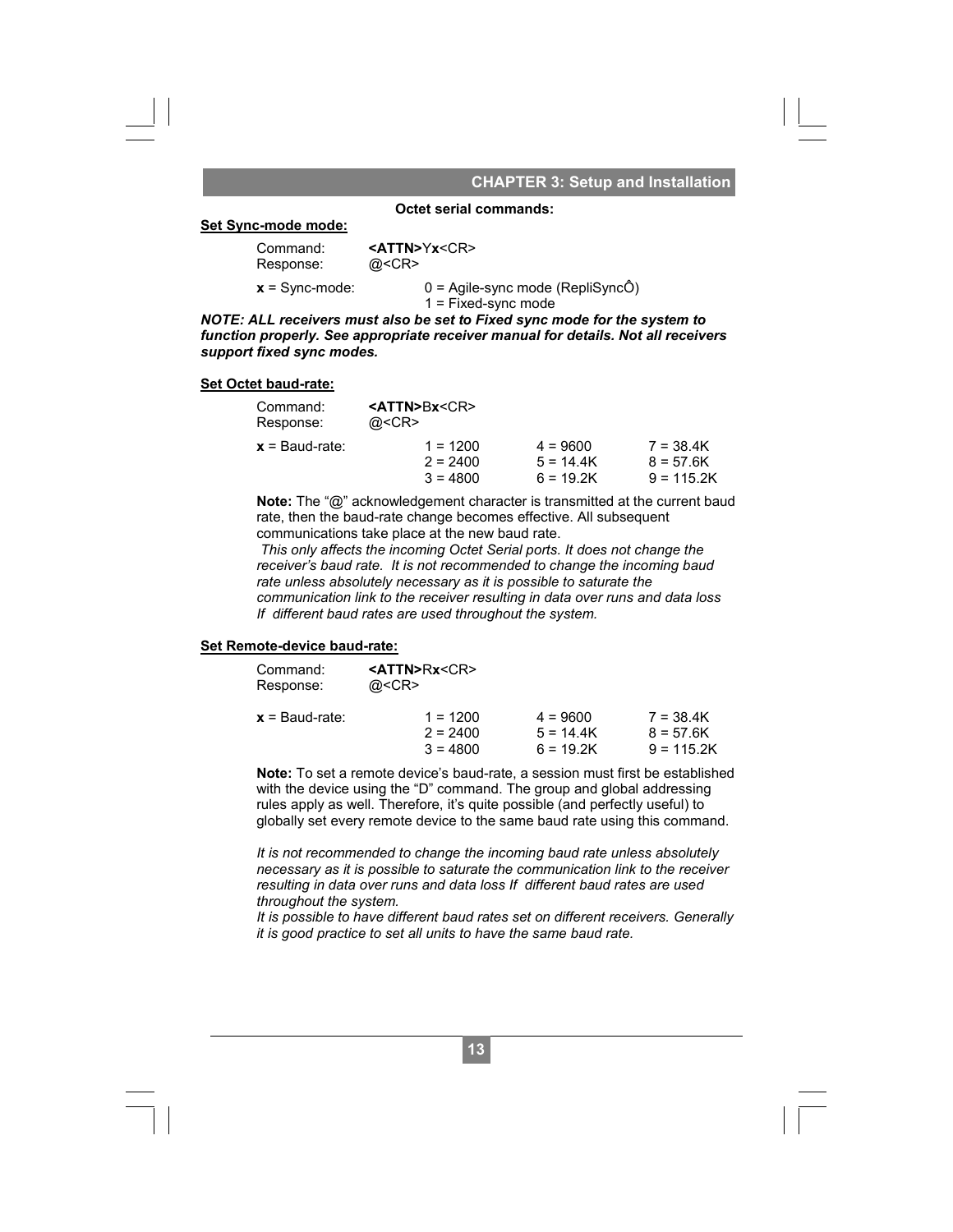#### **Octet serial commands:**

#### **Remote-device echo:**

| Command:  | $<$ ATTN>Pc $<$ CR> |
|-----------|---------------------|
| Response: | @ <cr>c</cr>        |

**c** = single ASCII character

 **Note:** The character is transmitted to the previously addressed remote device. The remote device, if present and operating properly, will immediately echo that single character. This is the **only way** to know if a particular SAP receiver is plugged-in and working. It does not require a display to be attached to the receiver's serial port (this is a software-loopback function). The character should be a printable ASCII character – not a control character.

#### **Set Attention Character:**

| Command:<br>Response:      | @ <cr></cr> | <attn>Tc<cr></cr></attn>                                                   |                                                                                                       |
|----------------------------|-------------|----------------------------------------------------------------------------|-------------------------------------------------------------------------------------------------------|
| $c =$ Attention character: |             | $A = Control-A$<br>$B =$ Control-B<br>$C =$ Control-C<br>$D = Control - D$ |                                                                                                       |
|                            |             | .<br>$Y =$ Control-Y<br>$Z =$ Control-Z                                    | $X =$ Control-X (factory default value)                                                               |
|                            |             |                                                                            | Note: $Affor$ the " $\mathcal{D}$ " coknowledgement eperator is transmitted all support $\mathcal{D}$ |

 **Note:** After the "@" acknowledgement character is transmitted, all subsequent communications must use the new attention character value.

 For example, to set the attention character to control-D (currently set to control-X):

| Command:  | $<$ Ctrl-X>TD $<$ CR> |
|-----------|-----------------------|
| Response: | @ <cr></cr>           |

From this point forward, all commands must begin with <Ctrl-D>

The default value is control-X (18h). This may be changed to one of 26 possible letters of control-A to control-Z. Note that this control code will not be passed by the Octet to a receiver. If the device being controlled requires specific control codes such as Ctrl-M (carriage return), ensure this value is not used as the Octet attention code.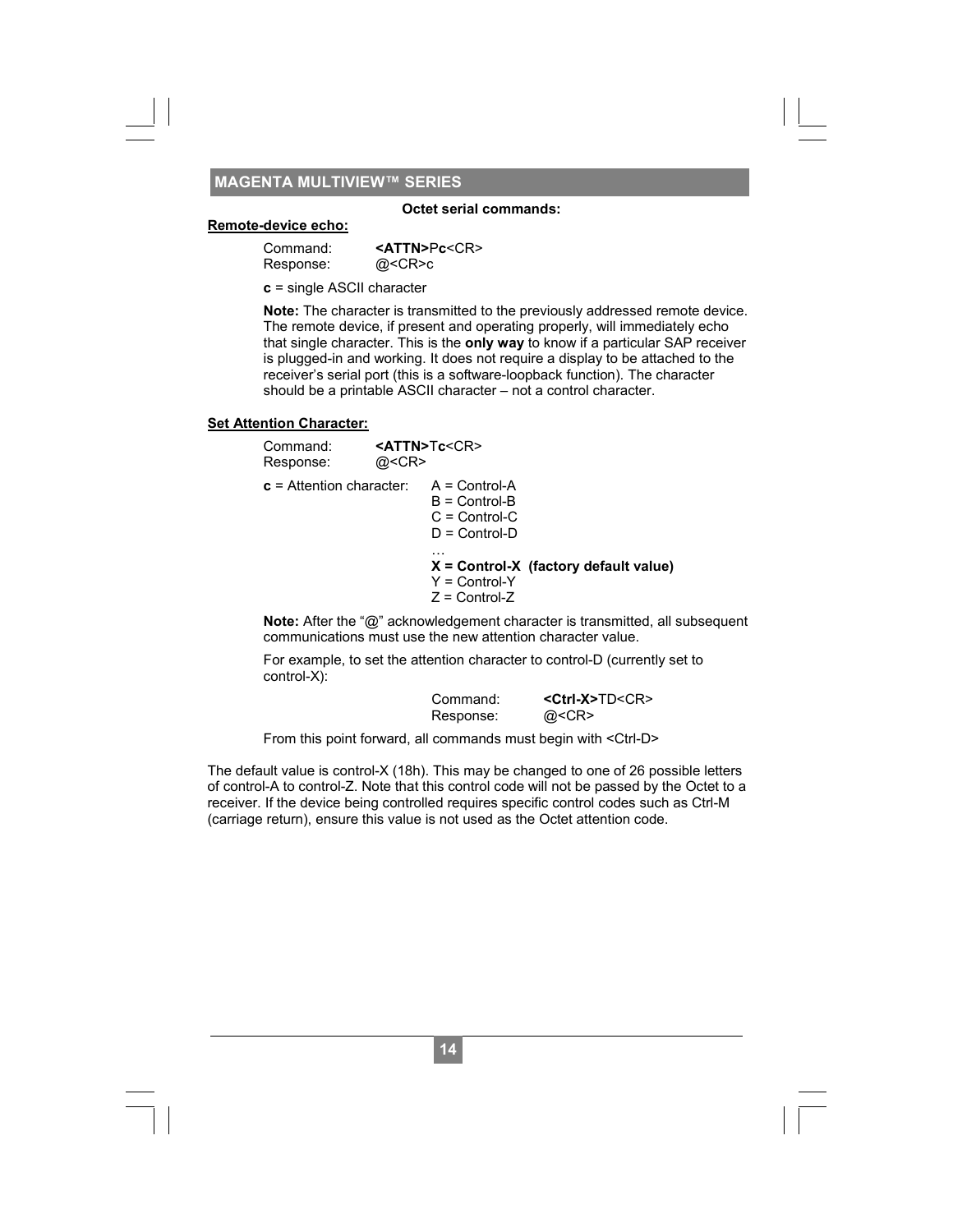#### **CHAPTER 3: Setup and Installation**

#### **Octet serial commands:**

#### **Get Octet version information:**

#### Command: **<ATTN>**V<CR>

The response to this command is (using sample version information):

B1.0A1.1S94412340102@<CR>

This string decodes to:

- B1.0 = Bootloader version 1.0
- · A1.1 = Application version 1.1
- · S94412340102 = Software release P/N 944-1234-01 Rev 02.

 **Note:** The information fields will change, depending on firmware or hardware updates.

#### **Retrieve All Configuration Settings:**

#### Command: **<ATTN>**Q<CR>

 The response is a long string of most commands and the currently set parameter. The string is terminated with @<CR>. Here is an example "Retrieve All Configuration Settings" response string: CHAPTER 3: Setup and Installation<br> **1 commands:**<br>
(using sample version information):<br>
n 1.0<br>
n 1.1<br>
re release P/N 944-1234-01 Rev 02.<br>
.<br>
.<br>
.<br>
.<br>
.<br>
.<br>
.<br>
d (for paramarity manage, depending on firmware or hardware<br>
and

#### US012F0M0N0Y0B4TX@<CR>

This string decodes to:

- · Keypad Unlocked (U)
- · Octet unit-ID = 12 (S012)
- Button-feedback disabled (F0)
- DC-restore disabled (M0)
- · AC-coupling disabled (N0)
- · Sync-mode = Agile sync (Y0)
- Serial baud-rate =  $9600$  (B4)
- Attention character = control- $X(TX)$

 **Note:** The order of the parameters may change in future software revisions.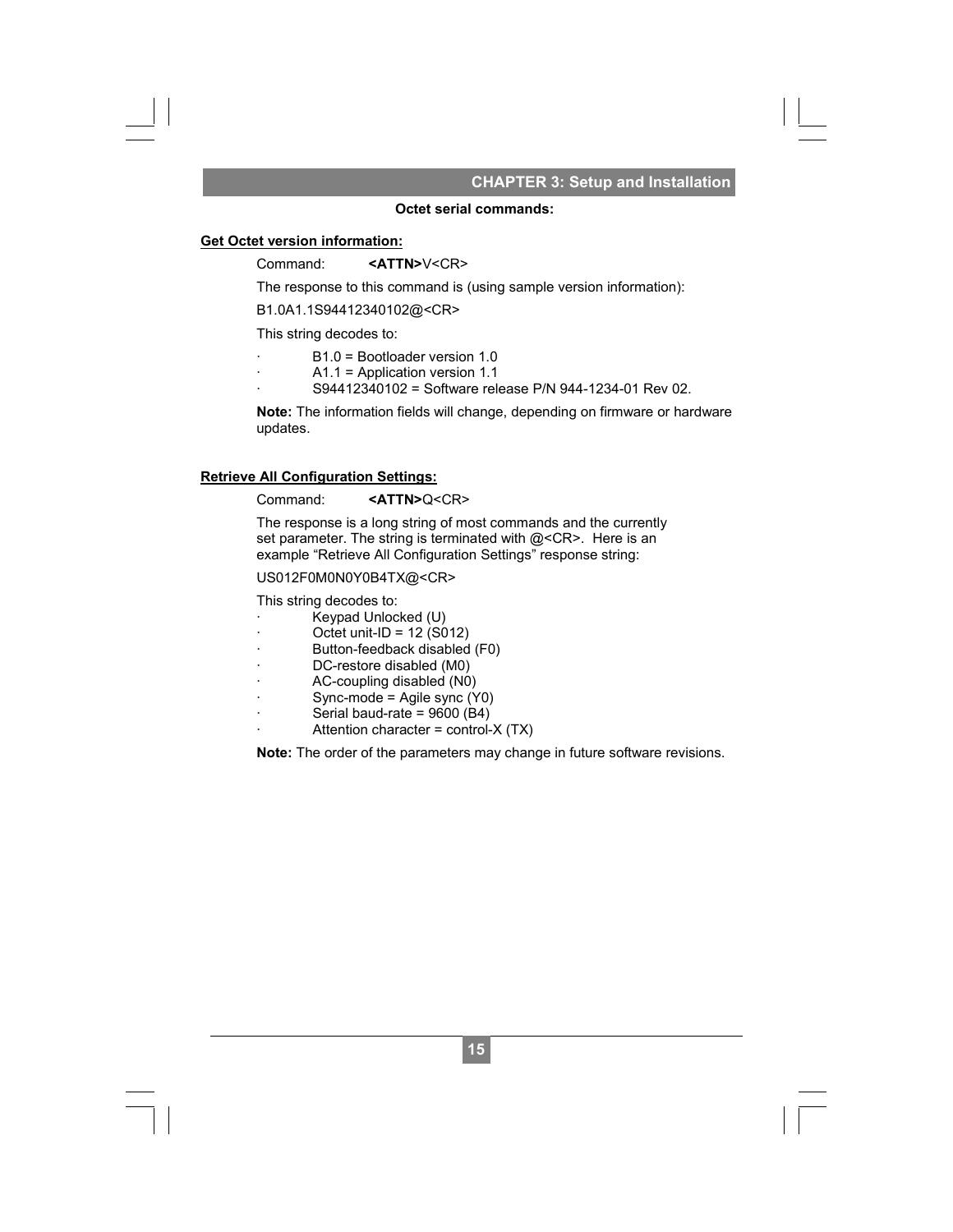#### **3.3.5 OCTET OPERATION**

Each SAP receiver as well as each Octet must have a unique address. Once this has been done, a special command (control-X and the letter D) is sent to the Octet to specify which receiver to open a session with. At this point, normal serial communication can occur between the RS232 source and display.

See Appendix B on how to set the receiver address.

Each Octet manages receivers in address ranges of 1-255. In order to establish communication with receivers connected to each Octet, the following formula must be used to calculate an offset to add to the desired receivers address. This is based upon each Octet's address ID so you need to know which receivers are connected to each Octet.

 Octet offset = (Octet\_ID x 256) where Octet ID is the address of the Octet.

This must be added to the desired receiver's address in order to communicate with it.

Example 1: A single Octet addressed as 10 with 8 receivers connected. Receiver addresses are 21-28.

> To connect to the receiver addressed 25, the command would be Ctrl-XD2585 (10\*256+25=2585)

Example 2: Two Octets cascade, the first Octet has address 10, the second has address 11. Both have eight receivers, addressed 21-28.

> To connect to receiver addressed 25 on the first Octet, the command would be Ctrl-XD2585 (10\*256+25=2585).

 To connect to a receiver addressed 25 on the second Octet, the command would be Ctrl-XD2841 (11\*256+25=2841)

In order to utilize the pollable serial mode and connect to individual receivers, a special command needs to be sent to the Octet in order to communicate with a receiver. This is done by the serial application in use prior to sending commands to the device. This command is only required once and remains in effect until a different receiver is chosen.

Once the session has been established all serial communication is sent straight to the destination device without further formatting or special control codes.

Follow the steps below to do this:

- 1) To establish a bi-directional RS232 session with a specific receiver, the Octet needs the receivers address set. To do this send a CTRL-X D<ID> <carriage return>, where <ID> is the receiver address plus the Octet\_ID offset
- 2) To broadcast serial commands to all receivers on a specific Octet, set <ID> to (Octet ID x 256). Or set ID to the asterisk (\*) to braodcast all receivers on all Octet's.
- 3) To disable serial communication to all receivers, set <ID> to an unused receiver address such as 255 (to enable serial communication again, simply set <ID> to a functioning receiver's address).

**16**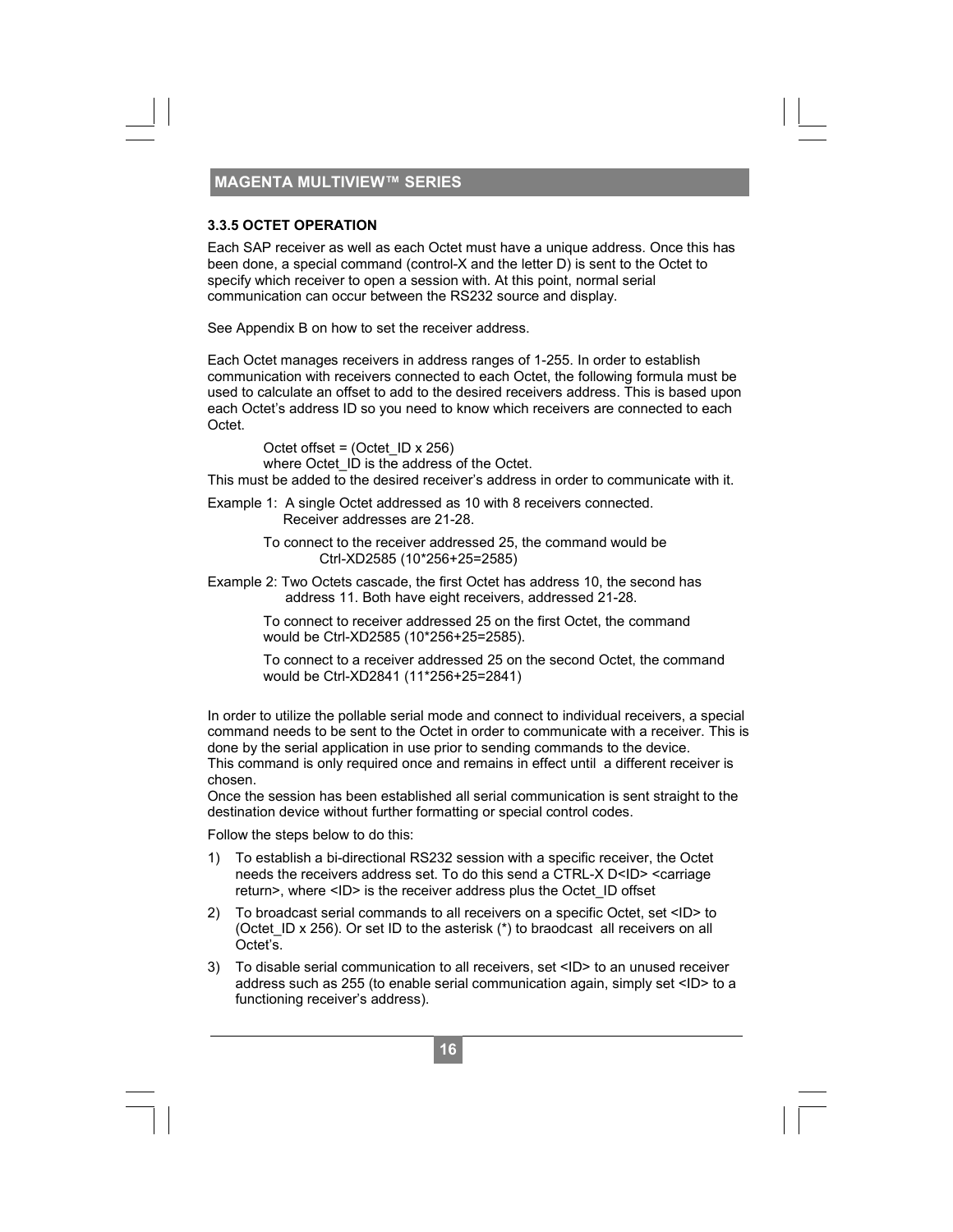### **CHAPTER 3: Setup and Installation**

#### **3.3.6 OCTET Wiring Examples**

Single Octet to single and daisychain receivers



Cascaded Octet's to single and daisychain receivers



Independent Octet's (2 video groups) to single and daisychain receivers. All Octet's use a single RS232 link

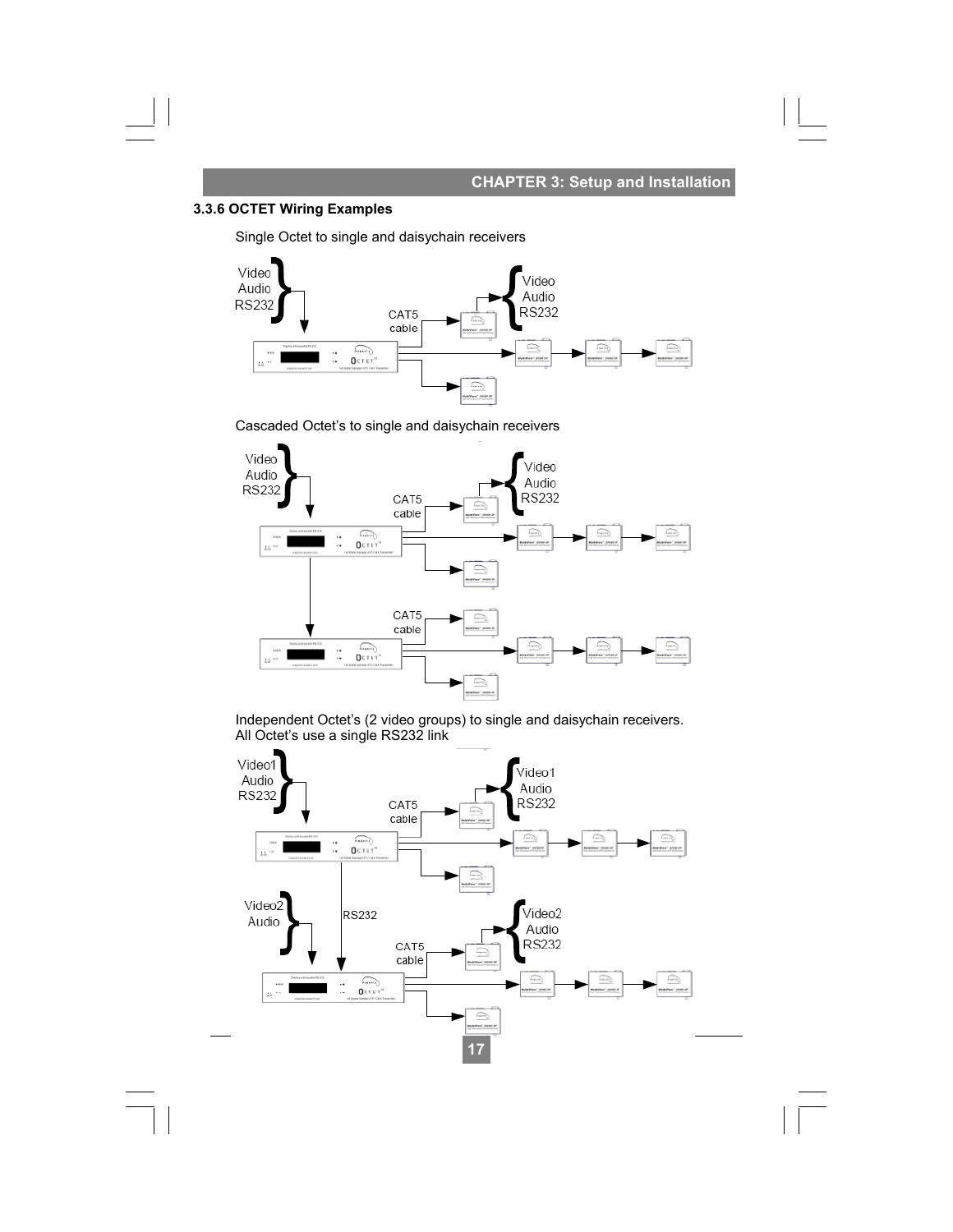## 4. Troubleshooting

#### **4.1. Common Problems**

In most cases, nearly every issue with the MultiView Octet System can be resolved by checking the CAT5 termination and making sure that it's pinned to the TIA/EIA 568B wiring specification. However, there may be other problems that cause the system to not perform as it's designed. Below are solutions to the most common installation errors.

| Problem:<br>Solution: | No power LED.<br>• Check fuse on back on unit. Replace with 2A type.                                                                                                                                                                                                                                                                                                                                                                                                                                                                    |
|-----------------------|-----------------------------------------------------------------------------------------------------------------------------------------------------------------------------------------------------------------------------------------------------------------------------------------------------------------------------------------------------------------------------------------------------------------------------------------------------------------------------------------------------------------------------------------|
| Problem:<br>Solution: | Octet gets warm during operation/fan noisy.<br>• Check air filter over fan. Remove and clean as necessary.                                                                                                                                                                                                                                                                                                                                                                                                                              |
| Problem:<br>Solution: | No video signal at the Octet local port or at the receiver.<br>• Check that both units are powered.<br>• Ensure EQ adjustment is set correctly on receiver.<br>. Make sure the CAT5 cable is terminated correctly per the<br>TIA/EIA 568B wiring specification.<br>• Is the display device powered on and functioning?<br>Check to ensure display settings (resolution, refresh rate, etc) are<br>compatible with input signal.<br>• There may be a DDC compatibility problem. See sections 3.3.3<br>and 33.4 on copying a display DDC. |
| Problem:<br>Solution: | Poor video quality:<br>· Have all receiver adjustments been finished.<br>• Ensure EQ adjustment is set correctly on the receiver.<br>• Check all cable connections.<br>• The video signal's refresh rate may be set too high. Reset to a<br>lower refresh rate in your monitor-configuration menu.<br>• There may be a delay skew issue. See receiver manual for<br>skew compensation options/settings.<br>• There may be a DDC compatibility problem. See sections 3.3.3<br>and 33.4 on copying a display DDC.                         |
| Problem:<br>Solution: | Poor audio quality:<br>• Powered speakers are required. Make sure speaker power is<br>ON<br>• Check input source levels from the source device. Make sure<br>the audio source is not overdriven or underdriven.                                                                                                                                                                                                                                                                                                                         |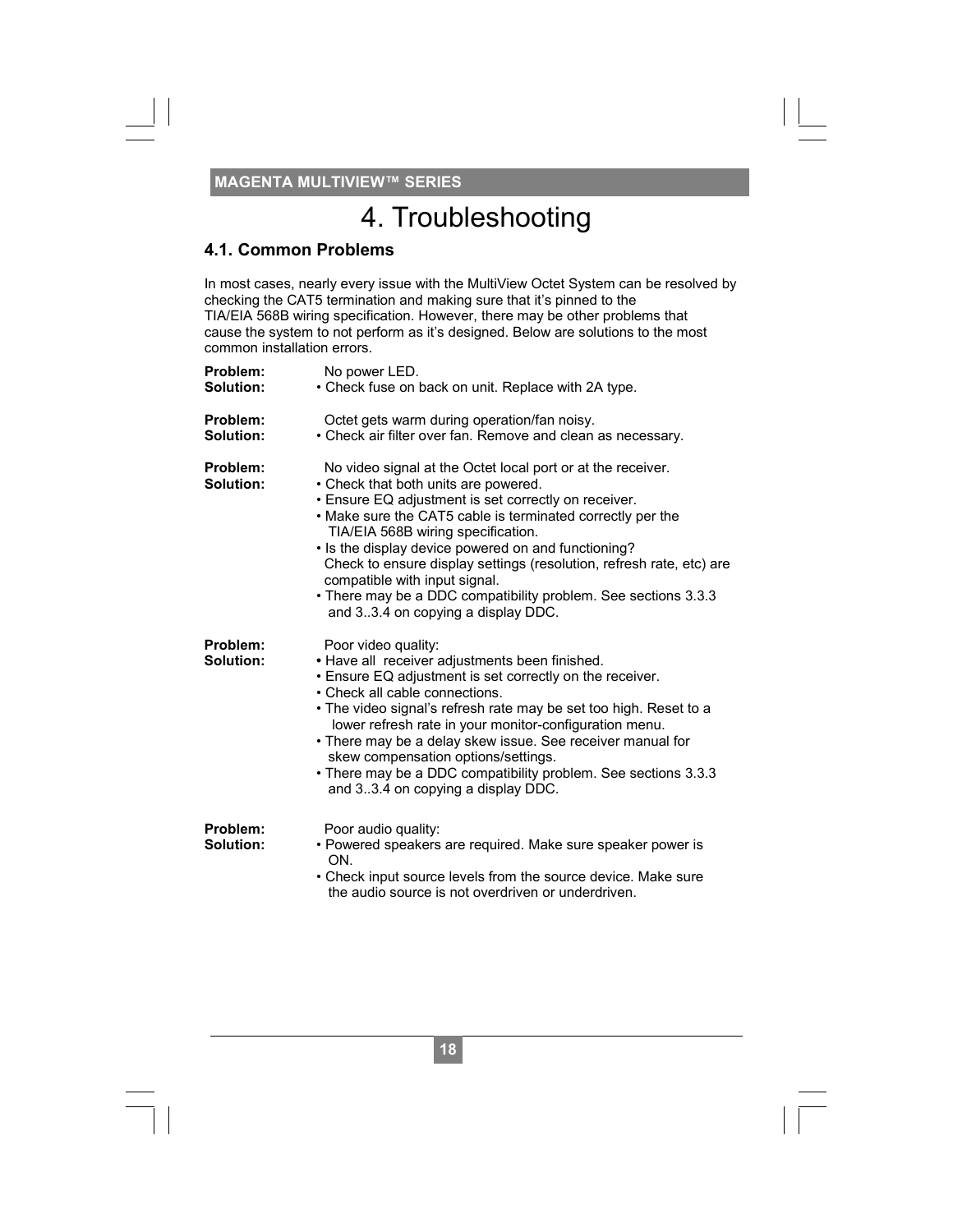|                       | <b>CHAPTER 4: Troubleshooting</b>                                                                                                                                                                                                                                                                                                                                                                                                                                                                                                                                                                                                                                                                                                                                           |
|-----------------------|-----------------------------------------------------------------------------------------------------------------------------------------------------------------------------------------------------------------------------------------------------------------------------------------------------------------------------------------------------------------------------------------------------------------------------------------------------------------------------------------------------------------------------------------------------------------------------------------------------------------------------------------------------------------------------------------------------------------------------------------------------------------------------|
| Problem:<br>Solution: | Serial communication doesn't work correctly.<br>• Are the serial devices connected properly? Are the serial<br>parameters correct for source/destination devices?<br>• Are the serial cables terminated correctly? If a null-modem<br>cable is used, it must be placed at the receiver end.<br>• Ensure the correct receiver has been properly set via the Set<br>Remote Unit Address command and has the proper serial address<br>configured.                                                                                                                                                                                                                                                                                                                              |
| Problem:<br>Solution: | "Green shift" or "green washout" on multimedia signals.<br>The standard video/serial model is designed to function with DC<br>coupled signals in which the black level is referenced to 0 volts.<br>Nearly all VGA cards function this way.<br>Some media servers, however, provide AC coupled signals and<br>can cause a green color shift in the video. This is a result of the<br>sync clamping on the red and blue channels of the video/serial<br>model.<br>For five-component (RGB/H&V) AC coupled video, the<br>MultiView Octet transmitter has been designed with full DC<br>restoration capability. This problem is easily solved<br>via a simple setting in the Octet configuration screen. Please refer to<br>Section 3.3.3, AC Coupling and DC Restore options. |
| Problem:<br>Solution: | Notes on Daisy Chaining:<br>When daisy chaining, the maximum cable distance is not increased<br>beyond the rated distance of the receiver used. For example, an<br>AK600 can only daisy chain within 600 ft of the transmitter.<br>It is possible to daisy chain out of a short range receiver into a longer<br>range receiver to increase the range. For example, over 600 ft an<br>AK600 can be daisy chained into an AK1200 which allows for daisy<br>chaining to 1,200 ft.<br>A maximum of 12 units may be daisy chained together. If a unit in the<br>middle of the chain loses power or is disconnected from the chain, all<br>units after this will lose all signals.                                                                                                |

 $\begin{array}{c|c} \hline \hline \end{array}$ 

#### **CHAPTER 4: Troubleshooting**

 $\sqrt{1-\frac{1}{2}}$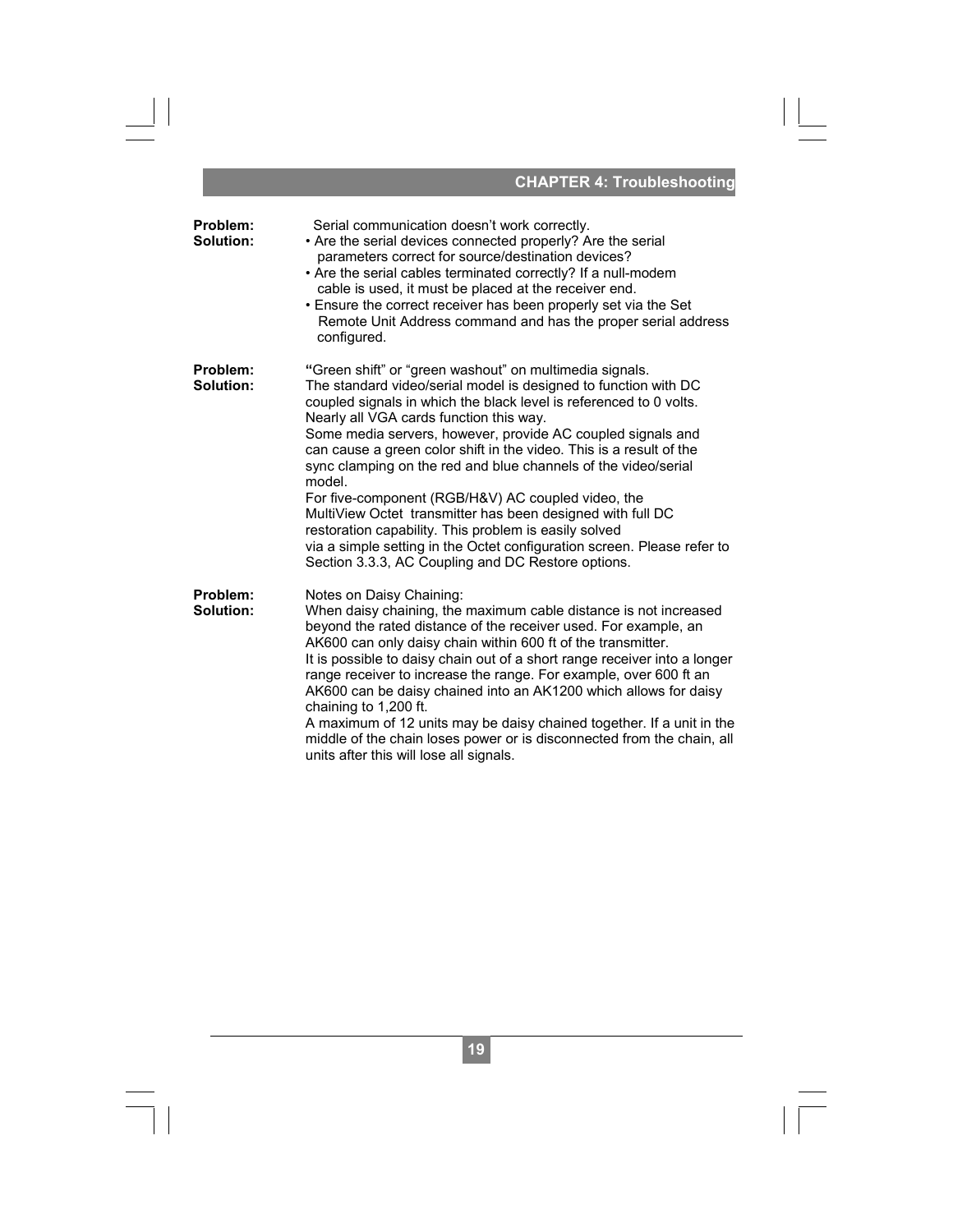

|     | Appendix A. Cabling Pinouts |                          |                                                             |                                                                                                                                            |           |                                                    |                            |
|-----|-----------------------------|--------------------------|-------------------------------------------------------------|--------------------------------------------------------------------------------------------------------------------------------------------|-----------|----------------------------------------------------|----------------------------|
|     |                             |                          |                                                             | $\begin{array}{c} \textcolor{red}{\textbf{00000}} \\ \textcolor{red}{\textbf{00000}} \\ \textcolor{red}{\textbf{00000}} \end{array}$<br>10 | ΄6<br>11  |                                                    |                            |
|     |                             |                          |                                                             | Table A-1. HD15 video connector.                                                                                                           |           |                                                    |                            |
| Pin |                             | <b>RGBHV</b><br>(VGA)    | <b>RGBS</b>                                                 | <b>RGsB</b>                                                                                                                                | Composite | <b>SVHS</b><br>(Y/C)                               | YUV                        |
| 1   |                             | Red +                    | Red +                                                       | Red +                                                                                                                                      |           | C+                                                 | V+                         |
| 2   |                             | Green+                   | Green+                                                      | Green+                                                                                                                                     | C+        | Y+                                                 | Y+                         |
| 3   |                             | Blue+                    | Blue+                                                       | Blue+                                                                                                                                      |           |                                                    | U+                         |
| 4   |                             | $\overline{\phantom{0}}$ |                                                             |                                                                                                                                            |           |                                                    |                            |
| 5   |                             | Gnd                      | Gnd                                                         | Gnd                                                                                                                                        |           |                                                    |                            |
| 6   |                             | Red-                     | Red-                                                        | Red-                                                                                                                                       |           | C-                                                 | V-                         |
| 7   |                             | Green-                   | Green-                                                      | Green-                                                                                                                                     | $C-$      | Υ-                                                 | Υ-                         |
| 8   |                             | Blue-                    | Blue-                                                       | Blue-                                                                                                                                      |           |                                                    | U-                         |
| 9   |                             | $\overline{\phantom{0}}$ | $\qquad \qquad -$                                           | $\overline{\phantom{0}}$                                                                                                                   |           |                                                    |                            |
| 10  |                             | Gnd                      | Gnd                                                         | $\overline{\phantom{0}}$                                                                                                                   |           |                                                    |                            |
| 11  |                             | Gnd                      | Gnd                                                         | $\overline{\phantom{0}}$                                                                                                                   |           |                                                    |                            |
| 12  |                             |                          |                                                             | $\overline{\phantom{0}}$                                                                                                                   |           |                                                    |                            |
| 13  |                             | H Sync                   | C Sync                                                      |                                                                                                                                            |           |                                                    |                            |
| 14  |                             | V Sync                   |                                                             | $\overline{\phantom{0}}$                                                                                                                   |           |                                                    |                            |
| 15  |                             | Gnd                      | Gnd                                                         | $\equiv$                                                                                                                                   |           |                                                    |                            |
|     | Pin                         |                          | e A-2. Audio Connection (3.5 mm stereo)<br><b>Channel 1</b> | <b>Channel 2</b>                                                                                                                           |           |                                                    |                            |
|     | Tip                         |                          |                                                             |                                                                                                                                            |           | Тір (+).                                           |                            |
|     |                             |                          | ┿                                                           |                                                                                                                                            |           | -Ping (-)                                          |                            |
|     | Ring                        |                          |                                                             |                                                                                                                                            |           | 郦<br>deantπ.<br>Sloove $(\underline{\rightarrow})$ | $\ddot{\phantom{1}}$<br>h. |
|     | Sleeve                      |                          |                                                             |                                                                                                                                            |           |                                                    |                            |
|     |                             |                          |                                                             |                                                                                                                                            |           |                                                    |                            |
|     |                             |                          |                                                             | 20                                                                                                                                         |           |                                                    |                            |

**Table A-2. Audio Connection (3.5 mm stereo)** 

| Pin    | <b>Channel 1</b> | <b>Channel 2</b> |
|--------|------------------|------------------|
| Tip    |                  |                  |
| Ring   |                  |                  |
| Sleeve |                  |                  |

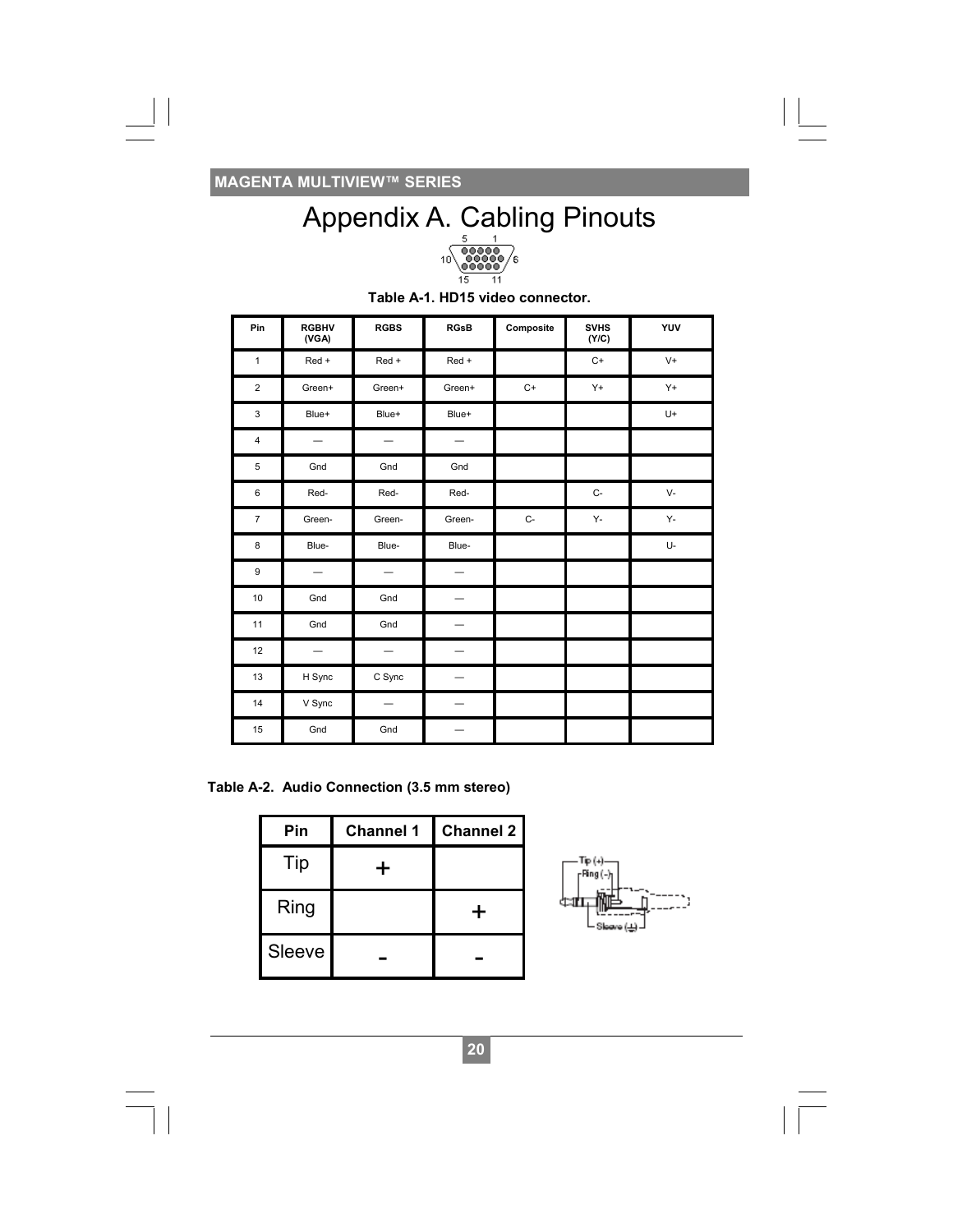**. APPENDIX A: Cabling Pinouts** 

## Appendix A. Cabling Pinouts



**Table A-3. DB9 Male (In) Female (Out) Serial connector** 

| Pin                     | 3 wire SAP | <b>Simplex</b> |
|-------------------------|------------|----------------|
|                         |            |                |
| $\overline{2}$          | <b>RX</b>  |                |
| $\mathsf 3$             | <b>TX</b>  | <b>TX</b>      |
| $\overline{\mathbf{4}}$ |            |                |
| 5                       | Ground     | Ground         |
| 6                       |            |                |
| 7                       |            |                |
| 8                       |            |                |
| 9                       |            |                |

### **T568B CAT5 Specification**

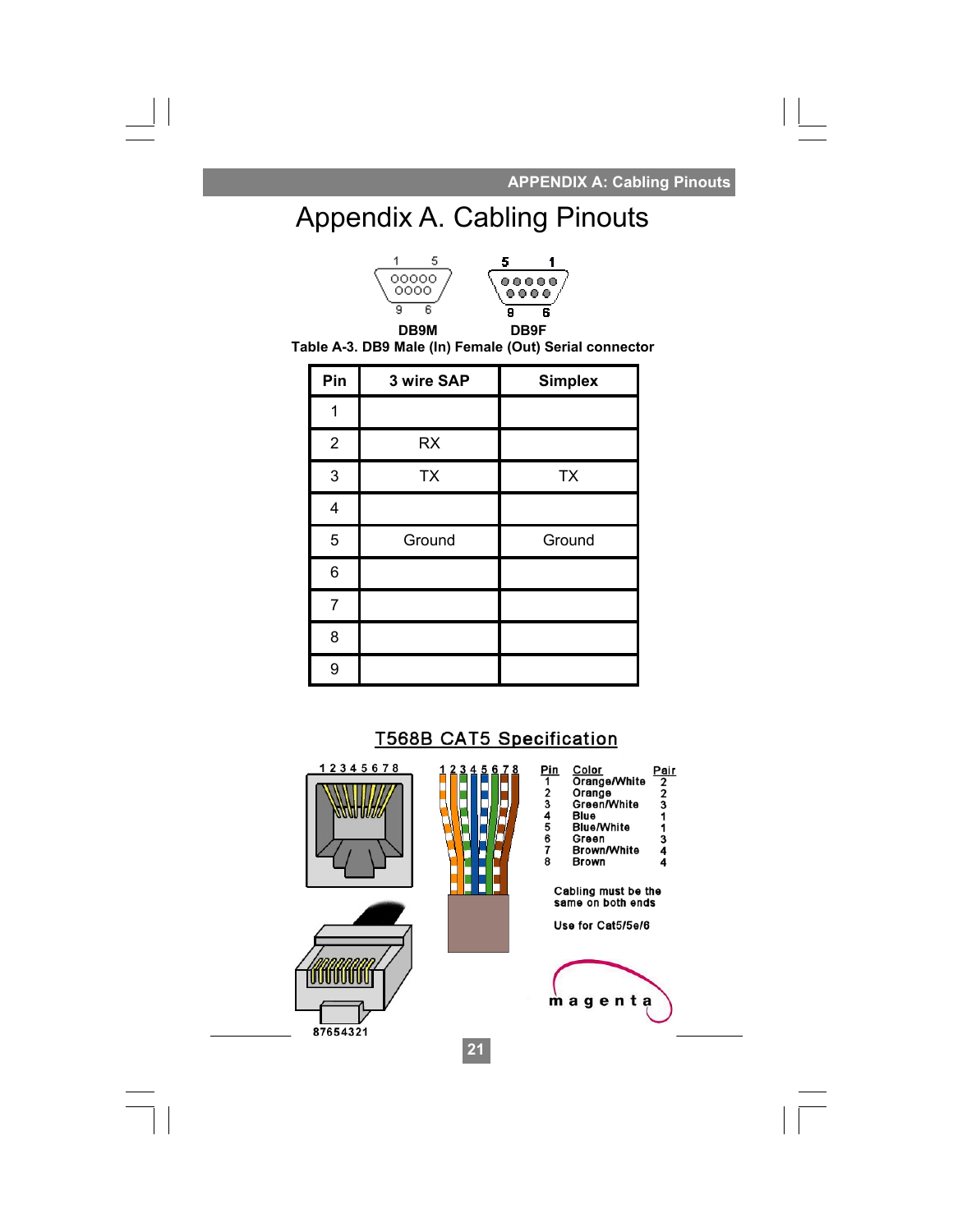In order to fully utilize the addressable serial features of the Octet and SAP series receivers each receiver and Octet must have a unique address set first.

The following details the installation and setup procedure.

To set the Octet ID, please use the LCD menu or appropriate serial command as detailed in sections 3.3.3 and 3.3.4. All Octets must have a unique address.

**22 Properation** B. Pollable Serial Mode<br>there to fully utilize the addressable serial features of the Octet and SA<br>close the research to the colocat and SA close the colocation of the colocation<br>following details the inst To set the receiver address requires that each internal serial audio daughterboard in the receiver have a unique address set. This is done via an 8 position dipswitch. Use the following chart to determine the proper switch addresses. **All receivers and Octets must have a unique address**. *It is recommended to write the address on each receiver once this step has been completed*. It is also recommended to keep a list of receiver addresses and locations to make it easier to determine which receiver/display is desired to communicate with.

#### *\*\* Do not set any receivers to address 0 \*\**

- 1) Remove the top cover assembly of the receiver
- 2) Locate the 8 position dipswitch on the internal daughterboard assembly and using the following chart, set the receiver address.

| JIL<br>Ⅲ.<br>ı<br>Ш<br>l<br>I<br>Ш |  |  |  |  |  |
|------------------------------------|--|--|--|--|--|
|                                    |  |  |  |  |  |
|                                    |  |  |  |  |  |
|                                    |  |  |  |  |  |

3) Replace cover assembly and install unit.

Each Octet manages receivers in address ranges of 1-254. In order to establish communication with receivers connected to each Octet, the following formula must be user to calculate an offset to add to the desired receivers address. This is based upon each Octet's address ID so you need to know which receivers are connected to each Octet.

 Octet offset = (Octet\_ID x 256) where Octet\_ID is the address of the Octet.

This must be added to the desired receiver's address in order to communicate with it.

Example 1: A single Octet addressed as 10 with 8 receivers connected. Receiver addresses are 21-28.

> To connect to the receiver addressed 25, the command would be Ctrl-XD2585 (10\*256+25=2585)

Example 2: Two Octets cascade, the first Octet has address 10, the second has address 11. Both have eight receivers, addressed 21-28.

> To connect to receiver addressed 25 on the first Octet, the command would be Ctrl-XD2585 (10\*256+25=2585).

 To connect to a receiver addressed 25 on the second Octet, the command would be Ctrl-XD2841 (11\*256+25=2841)

**24**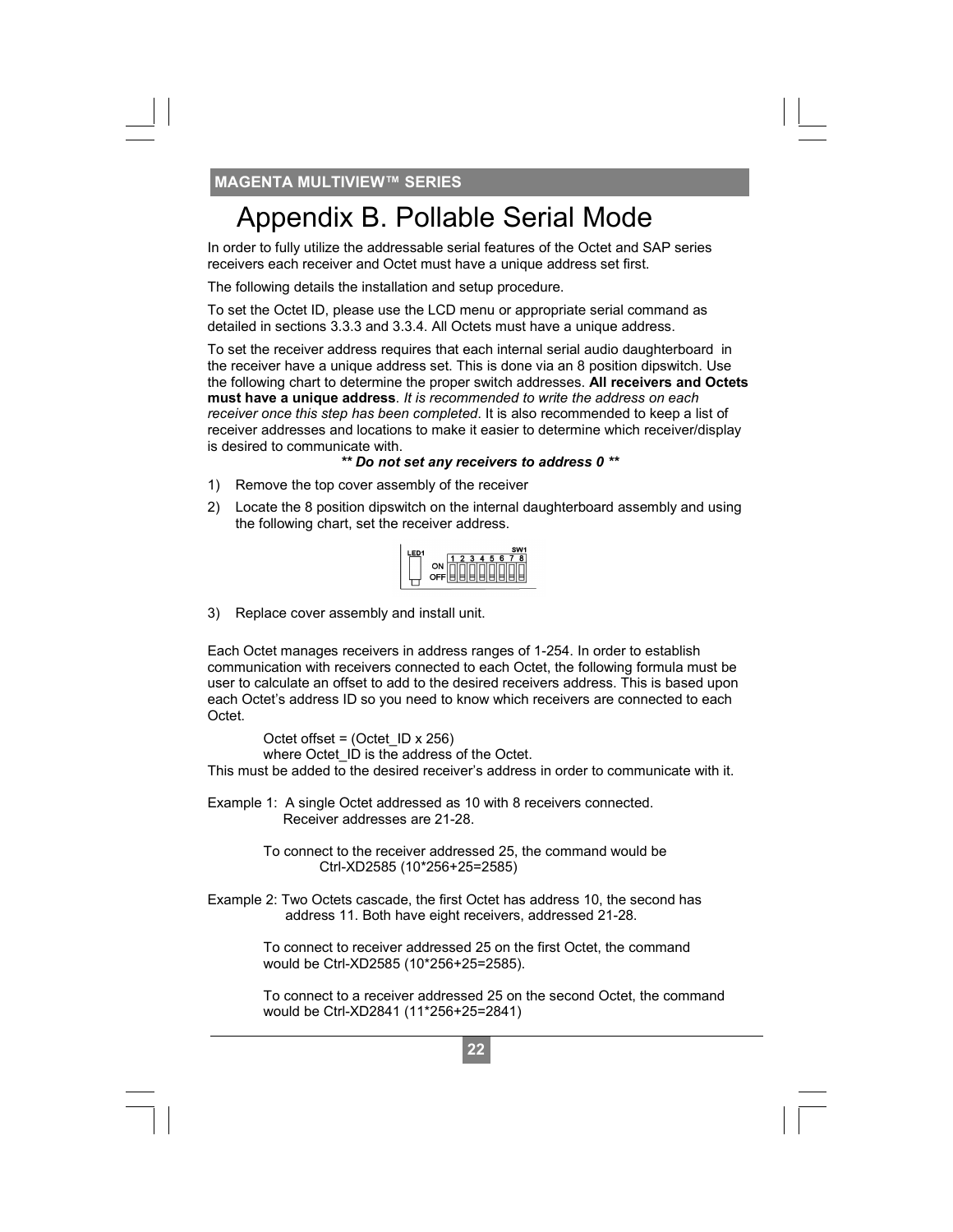#### **. APPENDIX B: Pollable Serial Mode**

 $\sqrt{1-\frac{1}{2}}$ 

## Appendix B. Pollable Serial Mode Address Chart

| Addr<br>Switch Setting                                                                | Addr<br>Switch Setting                                                                                | Addr<br>Switch Setting                                                             | Addr<br>Switch Setting                                                                        |
|---------------------------------------------------------------------------------------|-------------------------------------------------------------------------------------------------------|------------------------------------------------------------------------------------|-----------------------------------------------------------------------------------------------|
| 00<br><b>RESERVED</b>                                                                 | 6<br>ON<br>32<br>OFF<br>$\boldsymbol{A}$                                                              | ON<br>7<br>64<br>OFF                                                               | ON<br>7<br>16<br>96<br>OFF                                                                    |
| ON<br>11<br>01<br>OFF                                                                 | ON<br>33<br>m<br>1<br>OFF<br>$\boldsymbol{\Lambda}$<br>3                                              | ON<br>11<br>65<br>OFF                                                              | ON<br>п.<br>97<br>OFF<br> 3 <br>$\overline{4}$                                                |
| ON<br>2<br>02<br>OFF<br>R<br>514<br>ষ                                                 | ON<br>6<br>ıэ<br>34<br>OFF<br>$\overline{A}$<br>ā<br>1                                                | ON<br>2<br>66<br>OFF<br>$A$ <sup>3</sup>                                           | ON<br>2<br>98<br>OFF<br>R<br>$\boldsymbol{\Lambda}$                                           |
| ON<br>$\mathsf{I}2$<br>03<br>OFF<br>6154<br> 3                                        | ON<br>6<br>35<br>OFF<br>4 3<br>я<br>15                                                                | ON<br>2<br>67<br>5<br>OFF<br>$ A $ 3<br>я<br>ß.                                    | ON<br>6<br>$\mathbf{2}$<br>99<br>OFF<br>5 4 3                                                 |
| ON<br>04<br>6 5 <br>$\overline{4}$<br>OFF<br> 2 <br>$\vert$ 1                         | ON<br>36<br>OFF<br>$\mathbf{R}$<br>$\sqrt{2}$<br>$\overline{\bf{4}}$<br>12                            | ON<br>68<br>5<br> 4 <br>12<br>OFF<br>$\vert$ 1<br>l 6                              | ON<br>6<br>100<br>OFF<br>514<br> 2                                                            |
| ON<br>з<br>05<br>OFF<br>A                                                             | ON<br>6<br>з<br>37<br>OFF<br>8<br>4                                                                   | ON<br>-3<br>69<br>OFF<br>$\boldsymbol{A}$                                          | ON<br>101<br>OFF<br>5<br>$\boldsymbol{\Lambda}$                                               |
| ON<br>3 2<br>06<br>7654<br>OFF<br>R<br>$\blacksquare$                                 | ON<br>3 2<br>16.<br>38<br>OFF<br>817<br>7<br>514                                                      | ON<br>$\overline{2}$<br>$\mathbf{3}$<br>70<br>OFF<br>$6 \ 5 \ 4$<br>$\blacksquare$ | ON<br>16<br>$\mathbf{3}$<br>102<br>हो<br>OFF<br>574                                           |
| ON<br>312<br>07<br>$\mathbb{R}$<br>丐<br>$\overline{A}$<br>OFF                         | 3 2<br>ON<br>6<br>39<br>OFF<br>$\boldsymbol{\Lambda}$                                                 | ON<br>$\overline{2}$<br>$\vert$ 1<br>71<br>OFF<br>$\overline{A}$                   | ON<br>3<br>$\overline{2}$<br>6<br>103<br>5<br>OFF<br>$\boldsymbol{\Lambda}$                   |
| ON<br>08<br>OFF<br>$\mathbf{R}$<br>ĥ<br>5<br>з<br>$\Box$<br>1                         | ON<br>40<br>OFF<br>$\Box$<br>R<br>з<br>1                                                              | ON<br>$\overline{4}$<br>72<br>OFF<br>$\overline{2}$<br>5<br>13.<br>11<br>в         | ON<br>$\overline{4}$<br>104<br>OFF<br>5<br>з<br>$\overline{2}$                                |
| ON<br>4<br>09<br>$\overline{\mathbf{R}}$<br>3 2<br>OFF<br>65                          | ON<br>41<br>OFF<br>$\mathbf{B}$<br>32<br>15                                                           | ON<br>4<br>73<br>15<br>5<br>OFF<br>$\mathbf{R}$<br>-131<br>I۶                      | ON<br>$\frac{4}{1}$<br>105<br>$\overline{8}$<br>$\overline{5}$<br>OFF<br>31<br>$\overline{2}$ |
| ON<br>4<br>$\overline{2}$<br>10<br>OFF<br>615                                         | ON<br>$\overline{4}$<br>6<br>12<br>42<br>OFF<br>$\mathbf{R}$                                          | ON<br>$\overline{4}$<br>2<br>74<br>OFF<br>马                                        | ON<br>$\overline{4}$<br>$\overline{2}$<br>6<br>106<br>5<br>OFF<br>3                           |
| ON<br>4<br>$\mathcal{D}$<br>11<br>OFF<br>161 5                                        | ON<br>4<br>12<br>16<br>43<br>OFF<br>$\mathcal{R}$<br>B.                                               | ON<br>$\overline{4}$<br>2<br>$\blacksquare$<br>75<br>OFF                           | ON<br>$\overline{4}$<br>2<br>16<br>107<br>OFF<br>$\mathcal{R}$<br>5                           |
| ON<br>ß<br>12<br>$\overline{8}$<br>OFF<br>6<br>5<br>$\mathcal{D}$<br>$\vert$ 1        | ON<br>$\boldsymbol{4}$<br>з<br>44<br>$\overline{\mathbf{8}}$<br>OFF<br>$\overline{2}$<br>$\mathbf{1}$ | ON<br>$\vert$ 4<br>76<br>2<br>5<br>OFF<br>$\mathbf{R}$<br>6<br>$\blacksquare$      | ON<br>$\boldsymbol{\Lambda}$<br>в<br>108<br>5<br>OFF                                          |
| ON<br>$\overline{4}$<br>3<br>13<br>OFF<br>$\mathbf{R}$<br>65<br>$\mathbf{E}$          | ON<br>4 3 <br>16<br>45<br>OFF<br>$\mathbf{R}$<br>12                                                   | ON<br>$4 \mid 3$<br>1<br>77<br>ヮ<br>OFF<br>15<br>l Ri                              | ON<br> 4 3<br>$\vert 6 \vert$<br>109<br>OFF<br>$\vert$ 5<br>$\mathcal{D}$                     |
| ON<br>2<br>з<br>14<br>615<br>OFF                                                      | ON<br>$\overline{4}$<br>12<br>з<br>16<br>46<br>$\overline{R}$<br>OFF                                  | ON<br>$\vert$<br>$\overline{2}$<br>з<br>78<br>5<br>OFF<br>11                       | ON<br>4<br>13.<br>2<br>$\mathfrak{G}$<br>110<br>OFF<br>5                                      |
| ON<br>3 2<br>4<br>15<br>OFF                                                           | ON<br>4 3 2<br>ß<br>47<br>OFF                                                                         | ON<br>4 3<br>2<br>1<br>79<br>OFF                                                   | ON<br>2<br>4<br>131<br>16<br>111<br>OFF                                                       |
| ON<br>ь<br>16<br>OFF<br>$\overline{4}$<br> 6 <br>3 2 1                                | ON<br>-6<br>48<br>OFF<br>817<br>4 3 2<br>1                                                            | ON<br>80<br>OFF<br>4321<br>16                                                      | ON<br>5<br>16<br>112<br>OFF<br>14 3 2                                                         |
| ON<br>-5<br>17<br>OFF<br>6<br>$\overline{4}$<br>31                                    | ON<br>49<br>OFF<br>R<br>$\overline{4}$<br>$\overline{3}$                                              | ON<br>81<br>2<br>OFF<br>$\overline{4}$                                             | ON<br>6<br>$\overline{5}$<br>113<br>OFF<br>$\overline{4}$<br>3                                |
| ON<br>5<br>18<br>OFF<br>$\mathbf{R}$<br> 6 <br>$\boldsymbol{A}$<br>31<br>$\mathbf{r}$ | ON<br>50<br>OFF<br>817<br>4 3<br>1                                                                    | ON<br>82<br>OFF<br>$\mathbb{R}$<br>413<br>$\vert$ 1<br>lß                          | ON<br>114<br>OFF<br>R<br> 4 3                                                                 |
| ON<br>19<br>OFF<br>8<br>$6\phantom{1}$<br>$\boldsymbol{\Lambda}$<br>3                 | ON<br>51<br>$\overline{8}$<br>43<br>OFF                                                               | ON<br>2<br>1<br>83<br>OFF<br>$\mathbf{R}$<br>$4 \mid 3$                            | ON<br>115<br>OFF<br>$\overline{4}$<br>$\overline{3}$                                          |
| ON<br>31<br>15<br>20<br>OFF                                                           | ON<br>31<br>16<br>÷.<br>52<br>OFF                                                                     | ON<br>3<br>84<br>OFF                                                               | ON<br>5<br>13<br>16<br>116<br>OFF                                                             |
| ON<br>з<br>21<br>OFF<br>$\boldsymbol{\Lambda}$                                        | ON<br>6<br>з<br>53<br>OFF<br>$\boldsymbol{A}$                                                         | ON<br>11<br>13<br>85<br>OFF<br>$\vert$ 4                                           | ON<br>ь<br>13<br>117<br>OFF<br>$\sqrt{2}$<br> 4                                               |
| ON<br>2<br>22<br>OFF<br>$\overline{6}$<br>$\overline{A}$                              | ON<br>a.<br>54<br>OFF<br>Ä<br>$\overline{4}$<br>1                                                     | ON<br>86<br>OFF<br>$\overline{A}$                                                  | ON<br>118<br>OFF<br>$\boldsymbol{\Lambda}$                                                    |
| ON<br>$\sqrt{5}$<br>3 2 <br>23<br>OFF<br>$\kappa$<br>$\Lambda$                        | ON<br>6<br>3 2<br>ь<br>55<br>OFF<br>я<br>$\Lambda$                                                    | ON<br>$\vert 3 \vert$<br>$\overline{2}$<br>ь<br>87<br>OFF<br>$\Lambda$             | ON<br>6<br>$\vert 5 \vert$<br> 3 <br>$\overline{2}$<br>119<br>OFF<br>$\Lambda$                |
| ON<br>m<br>24<br>OFF<br>6                                                             | ON<br>4<br>56<br>OFF<br>8<br>2                                                                        | ON<br>4<br>88<br>$\mathfrak{D}$<br>OFF                                             | ON<br>5<br>4<br>120<br>OFF                                                                    |
| ON<br>151<br>4<br>25<br>OFF                                                           | ON<br>6<br>4<br>5<br>1<br>57<br>OFF                                                                   | ON<br> 4 <br>5<br>89<br>OFF                                                        | ON<br>I5 I<br>$\overline{4}$<br>6<br>121<br>OFF                                               |
| ON<br>4<br>26<br>$\overline{\mathbf{R}}$<br>OFF<br>6<br>3<br>-1                       | ON<br>4<br>58<br>$\overline{8}$<br>OFF<br> 3 <br>$\mathbf{1}$<br>$\mathcal{I}$                        | ON<br>$\overline{4}$<br>2<br>90<br>OFF<br>$\overline{R}$<br>l 3<br>11.<br>16       | ON<br>$\overline{A}$<br>$\overline{5}$<br>122<br>g<br>OFF<br>$\overline{3}$                   |
| ON<br>$\mathbf{E}$<br>-5<br>⊿<br>11<br>27<br>OFF                                      | ON<br>$\overline{4}$<br>12<br>59<br>OFF<br>$\mathbf{R}$                                               | ON<br> 4 <br>$\overline{2}$<br>$\blacksquare$<br>91<br>OFF<br>я                    | ON<br>$\mathcal{D}$<br>$\overline{A}$<br>123<br>OFF                                           |
| ON<br>28<br>OFF<br>$\mathbf{a}$<br>$\vert$ 2<br>ß<br>$\blacksquare$                   | ON<br>3<br>60<br>OFF<br>$\mathbf{R}$<br>$\mathbf{E}$<br>$\mathbf{1}$                                  | ON<br>$\boldsymbol{A}$<br>92<br>OFF<br>$\mathcal{D}$<br>$\blacksquare$<br>8        | ON<br>$\boldsymbol{\Lambda}$<br>з<br>124<br>OFF<br>211                                        |
| ON<br>29<br>Ä<br>OFF<br>6                                                             | ON<br>з<br>61<br>$\overline{8}$<br>OFF                                                                | ON<br>41<br>1<br>93<br>5<br>OFF<br>$\mathcal{R}$                                   | ON<br>з<br>125<br>OFF                                                                         |
| ON<br>4<br>31<br>$\overline{2}$<br>5<br>30<br>OFF                                     | ON<br>4<br>3 2<br>6<br>5<br>62<br>OFF                                                                 | ON<br> 4 <br>3<br>$\overline{2}$<br>94<br>OFF                                      | ON<br>4 3<br>$\overline{2}$<br>5 <sub>1</sub><br>16<br>126<br>OFF                             |
| ON<br>4<br>3 2 <br>n<br>$\ddot{\circ}$<br>31<br>8 <sup>1</sup><br>OFF<br>6            | ON<br>$4 \mid 3 \mid 2$<br>11<br>63<br>8 <sup>1</sup><br>OFF<br>7                                     | ON<br>$4 \overline{3}$<br>$\overline{2}$<br>$\vert$ 1<br>95<br>OFF<br>16           | ON<br>$5 \, 4 \, 3$<br>$\overline{2}$<br>16<br>127<br>OFF                                     |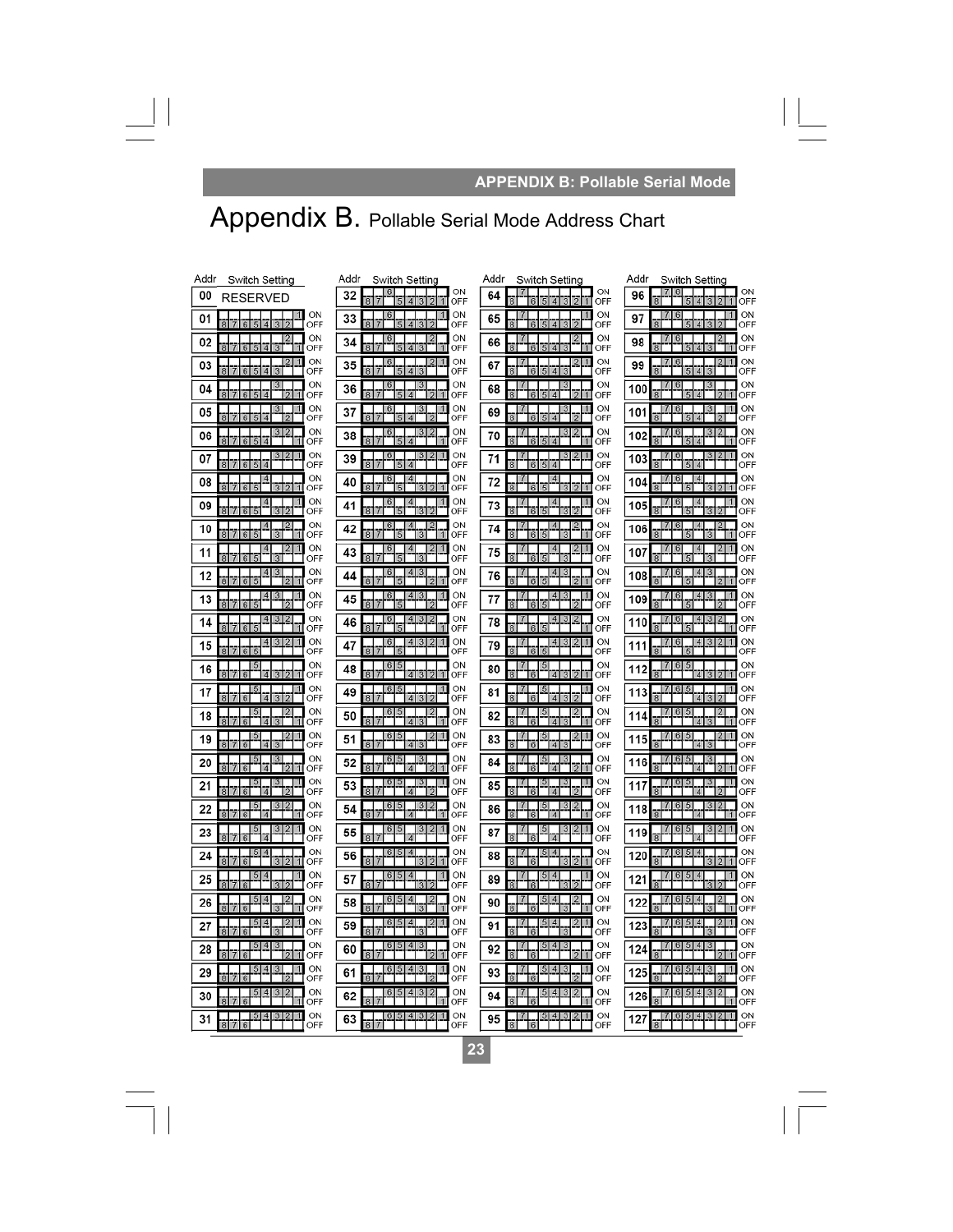$\Box$ 

### Appendix B. Pollable Serial Mode Address Chart (cont.)

| Addr<br>Switch Setting                                                                               | Addr<br>Switch Setting                                                                                    | Addr<br>Switch Setting                                                                                  | Addr<br>Switch Setting                                                                            |
|------------------------------------------------------------------------------------------------------|-----------------------------------------------------------------------------------------------------------|---------------------------------------------------------------------------------------------------------|---------------------------------------------------------------------------------------------------|
| ON<br>18<br>128<br>1<br>OFF<br>5                                                                     | ON<br>8<br>-6<br>160<br>$\overline{4}$<br>ß<br>OFF<br>$\vert$ 1                                           | ON<br>7<br>8<br>192<br>5<br>ß<br>OFF<br>$\mathbf{1}$                                                    | ON<br>8<br>7<br>6<br>224<br>OFF                                                                   |
| ON<br>18<br>11<br>129<br>5<br>$\overline{4}$<br>OFF<br>ß.                                            | ON<br>11<br>8 <sup>2</sup><br>16<br>161<br>$\overline{4}$<br>$\overline{3}$<br>$\overline{2}$<br>OFF<br>5 | ON<br>8<br>$\top$<br>11<br>193<br>$\overline{5}$<br>$\overline{4}$<br>k<br>OFF                          | ON<br>8 7 6<br>1<br>225<br>$\overline{5}$<br>OFF                                                  |
| ON<br>$\overline{2}$<br>18<br>130<br>6 5 4 3<br>OFF<br>11                                            | ON<br>16<br>2<br>162<br>5 4 3<br>OFF<br>$\blacksquare$                                                    | ON<br>121<br>194<br>654<br>ৰ<br>OFF<br>ш                                                                | ON<br>$\overline{2}$<br>8<br>$\top$<br>16<br>226<br>OFF<br>5 4 3<br>и                             |
| ON<br>$\overline{2}$<br>131<br>$6\overline{5}$<br>74<br>OFF<br>$\mathbf{B}$<br>7                     | ON<br>2 1<br>163<br>3<br>514<br>OFF<br>17                                                                 | 2 1 <br>ON<br>195<br>514<br>3<br>OFF<br>6                                                               | ON<br>$\boldsymbol{6}$<br>227<br>OFF<br>$5\overline{ }$<br>$\overline{4}$<br>$\mathbf{3}$         |
| ON<br>$\frac{3}{3}$<br>$\vert 8$<br>132<br>654<br>OFF<br>Ħ<br>$\vert$ 2                              | ON<br>$\mathbf{3}$<br>8<br>$\vert 6 \vert$<br>164<br>OFF<br>$5\vert 4$<br>2 1                             | ON<br>$\mathbf{3}$<br>8<br>196<br>OFF<br>$\overline{6}$<br>514<br>211                                   | ON<br>$\mathbf{3}$<br>8<br>6<br>228<br>OFF<br>同<br>$\overline{A}$                                 |
| ON<br>18<br>з<br>133<br>$\overline{2}$<br>5<br>$\overline{4}$<br>6<br>OFF                            | ON<br>$\overline{\mathbf{3}}$<br>11<br>165<br>$\overline{2}$<br>5 <sub>5</sub><br>$\sqrt{4}$<br>OFF       | ON<br>$\overline{3}$<br>11<br>197<br>$\overline{5}$<br>Γ2T<br>6<br>14<br>OFF                            | ON<br>229<br>5<br>12<br>$\overline{4}$<br>OFF                                                     |
| ON<br>3 2<br>134<br>$\overline{A}$<br>OFF<br>K                                                       | ON<br>$\frac{3}{3}$<br>6<br>21<br>166<br>$\overline{A}$<br>OFF<br>Ш                                       | ON<br>3<br> 2 <br>198<br>OFF<br>$\overline{A}$                                                          | ON<br> 3 <br>$\overline{2}$<br>61<br>230<br>OFF                                                   |
| ON<br>3 2<br>$\blacksquare$<br>18<br>135<br>6 5 4<br>OFF                                             | ON<br>2 1<br>3 <sub>l</sub><br>$\mathbf{g}$<br>16<br>167<br>514<br>OFF                                    | ON<br>3 2 1<br>8<br>7<br>199<br>514<br>6<br>OFF                                                         | ON<br>3 2<br>817<br>16<br>1<br>231<br>OFF<br>5                                                    |
| ON<br>$\vert$ 4<br>8<br>136<br>$3\overline{2}$<br>15<br>OFF<br>6<br>1                                | ON<br>$\vert$ 4<br>8<br>16<br>168<br>3 2 1<br>OFF                                                         | ON<br>14<br>87<br>200<br>3 2 1<br>$\sqrt{5}$<br>OFF<br>6                                                | ON<br>8 7 6<br>$\vert$ 4<br>232<br>5<br>312<br>OFF                                                |
| ON<br>18<br>$\overline{4}$<br>137<br>OFF<br>615<br>312                                               | ON<br><b>14</b><br><b>6</b><br>ш<br>169<br>OFF<br>в<br>з                                                  | ON<br>- 11<br>14<br>201<br>OFF<br>6<br>з<br>$\vert$ 2 $\vert$<br>51                                     | ON<br>6<br>$\overline{4}$<br>п<br>233<br>OFF<br>з                                                 |
| $\overline{2}$<br>ON<br>$\overline{4}$<br>138<br>$6\overline{5}$<br>3<br>$\overline{7}$<br>M.<br>OFF | ON<br>$\vert$ 4<br>170<br>13<br>$\overline{5}$<br>OFF<br>$\mathbf{1}$<br>$\blacksquare$                   | 4<br>ON<br>202<br>65<br>3T1<br>OFF                                                                      | ON<br>$6 \overline{6}$<br>$\vert$ 4<br>234<br>15<br>OFF<br> 3 <br>и                               |
| ON<br>$\overline{4}$<br>$\vert 2 \vert$<br>8<br>-1<br>139<br>OFF<br>65<br> 3                         | ON<br>$\vert 4 \vert$<br>$\sqrt{2}$ 1<br>8 <sub>l</sub><br>16<br>171<br>OFF<br> S <br> 3                  | ON<br>$\vert$ 4<br> 2 1 <br>8<br>203<br>E<br>রা<br>OFF<br> B                                            | ON<br> 6 <br>$\vert$ 4<br>$\vert$ 2<br>8<br>1<br>235<br>OFF<br>ïΞ<br> 3                           |
| ON<br>з<br>18<br>4<br>140<br>$5\overline{5}$<br>$\overline{2}$<br>OFF<br>$\mathbf{1}$                | ON<br>$\vert$ 4<br>3<br>16<br>172<br>$\overline{2}$<br>OFF<br>$\vert$ 1                                   | ON<br>$\overline{4}$<br>3<br>204<br>$\overline{2}$ <sup>1</sup><br>OFF                                  | ON<br>413<br>6<br>236<br>5<br>$\overline{2}$<br>OFF                                               |
| ON<br>$\overline{4}$<br>3<br>8<br>11<br>141<br>OFF                                                   | ON<br>$\vert$ 4<br>3<br>$\vert$ 1<br>6<br>173<br>OFF                                                      | ON<br>$\vert$ 4<br>3<br>- 11<br>8<br>7<br>205<br>OFF                                                    | ON<br>4 3<br>16<br>$\mathcal{I}$<br>237<br>OFF                                                    |
| ON<br>$\overline{4}$<br>3 2<br>18<br>142<br>65<br>OFF<br>M.                                          | ON<br> 4 <br>$\mathbf{3}$<br>$\overline{2}$<br>$\frac{8}{3}$<br>16<br>174<br>51<br>OFF<br>$\vert$ 1       | ON<br>$\boxed{4}$<br>3 2<br>206<br>65<br>OFF<br>- 11                                                    | ON<br>6<br>4 3<br>$\mathbf{2}$<br>$\mathcal{I}$<br>238<br>OFF<br>$\sqrt{5}$                       |
| ON<br>3 2<br>$\vert$<br>143<br>5<br>OFF<br>ß.                                                        | $\vert$ 4<br>2 1<br>ON<br>3 <sub>l</sub><br>175<br>OFF                                                    | ON<br>14<br>3 2 1<br>207<br>$\overline{5}$<br>OFF<br>$\beta$                                            | ON<br>4 3<br>$\mathcal{D}$<br>6<br>239<br>5<br>OFF                                                |
| ON<br>5<br>144<br>OFF<br>$\mathbf{B}$<br>$\boldsymbol{\Lambda}$<br>312<br>$\mathbf{1}$               | ON<br>$\vert 5 \vert$<br>176<br>OFF<br> A <br>31<br>211                                                   | ON<br>208<br>OFF<br>Х<br>ß<br>$\overline{A}$<br>2 1                                                     | ON<br>240<br>OFF<br>$\Delta$<br>$\mathcal{R}$                                                     |
| ON<br>lg<br>145<br>$\overline{4}$<br>17<br>312<br>$6\vert$<br>OFF                                    | ON<br>177<br>9<br>31<br>21<br>$\vert$ 4<br>OFF<br> 7                                                      | ON<br>$\frac{5}{4}$<br>209<br><u>u</u><br>$\overline{3}\overline{2}$<br>$\overline{6}$<br>OFF           | ON<br><u>6</u><br>$\overline{5}$<br>241<br>4372<br>OFF                                            |
| ON<br>$\vert 2 \vert$<br>5<br>1ŏ.<br>146<br>$\overline{A}$<br>$\overline{3}$<br>и<br>OFF<br>$\beta$  | ON<br>6 5 <br>$\overline{2}$<br>8.<br>178<br>OFF<br>Ш                                                     | ON<br> 2 <br>5 <sub>1</sub><br>8<br>$\mathbf{r}$<br>210<br>হ<br>$\overline{A}$<br>OFF<br>$\blacksquare$ | ON<br>$\overline{2}$<br>$6 \overline{\smash{)}5}$<br>242<br>OFF<br>413                            |
| ON<br>$\mathbf{p}$<br>m.<br>18<br>ь<br>147<br>OFF                                                    | ON<br>2 1<br>8<br>16<br>ь<br>179<br>3<br>OFF<br>$\mathbf{A}$                                              | ON<br>2 1 <br>ь<br>211<br>3<br>OFF                                                                      | ON<br>$\overline{2}$<br>1<br>$\epsilon$<br>6<br>lb.<br>243<br>OFF                                 |
| ON<br>$5 \frac{1}{2}$<br>з<br>148<br>OFF<br>$\overline{A}$<br>1                                      | ON<br>3<br>8<br>6<br>180<br>OFF<br>$\overline{A}$<br>211                                                  | ON<br>5<br>3<br>7<br>212<br>OFF<br>$\overline{A}$<br>211                                                | ON<br>3<br>17<br>6<br>- 5<br>244<br>OFF                                                           |
| ON<br>$\sqrt{5}$<br>$\vert 3 \vert$<br>149<br>$ \overline{4} $<br>T2<br>OFF<br>6I                    | ON<br>$\vert 5 \vert$<br>$\mathbf{3}$<br>11<br>6<br>181<br>$\overline{14}$<br>OFF<br>$\overline{2}$       | ON<br>$\overline{3}$<br>5<br>213<br>$\overline{6}$<br>$\overline{2}$<br>OFF<br> 4                       | ON<br>$6\overline{5}$<br>$\mathbf{3}$<br>245<br>$\overline{4}$<br>OFF<br>$\mathbf{p}$             |
| ON<br>5<br>3 2<br>18<br>150<br>$\overline{A}$<br>OFF<br>$6\overline{6}$<br>$\blacksquare$            | 3 2 <br>ON<br>6 5<br>182<br>OFF<br>$\Lambda$<br>$\blacksquare$                                            | 3 2 <br>ON<br>214<br>OFF<br>l 4<br>6<br>.                                                               | ON<br>3<br>2<br>161<br>246<br>OFF<br>$\overline{A}$                                               |
| ON<br>5<br>3 2<br>151<br>OFF<br>61<br>$\mathbf{A}$                                                   | ON<br>31<br>2 1<br>в<br>$5^{\circ}$<br>183<br>OFF<br> A                                                   | ON<br>3 2 1<br>51<br>215<br>OFF<br><b>B</b><br>14                                                       | ON<br>87<br>$6 \mid 5$<br>3<br>247<br>OFF<br>$\overline{A}$                                       |
| ON<br>$\overline{4}$<br>5<br>$\boldsymbol{8}$<br>152<br>$3\overline{2}$<br>1<br>6<br>OFF             | ON<br>514<br>6<br>184<br>$T$ 321<br>OFF                                                                   | ON<br>$\overline{4}$<br>5 <sub>l</sub><br>216<br>3211<br>6<br>OFF                                       | ON<br>$\frac{4}{1}$<br>$\sqrt{5}$<br>$\epsilon$<br>$\overline{6}$<br>248<br>3 <sup>2</sup><br>OFF |
| ON<br>1<br>$\overline{4}$<br>ь<br>153<br>OFF                                                         | 514<br>ON<br>11<br>6<br>185<br>হ<br>Ы<br>OFF                                                              | ON<br>$\overline{4}$<br>11<br>51<br>217<br>$\overline{2}$<br>OFF                                        | ON<br>$\frac{4}{3}$<br>$6 \overline{6}$<br>$\overline{5}$<br>1<br>249<br>OFF                      |
| ON<br>18<br>$\boldsymbol{A}$<br>12<br>154<br>OFF<br>з<br>$_{\mathbf{6}}$<br>$\mathbf{1}$             | ΩN<br>$\overline{2}$<br>8<br>l 4<br>m<br>186<br>3<br>OFF<br>$\blacksquare$                                | ON<br>$\overline{2}$<br>8<br>514<br>218<br>з<br>OFF<br>ß<br>. .                                         | ON<br>$\overline{4}$<br>$\overline{2}$<br>17<br>161<br>15.<br>250<br>OFf<br>зı<br>п               |
| ON<br>$5\overline{5}$<br>$\overline{4}$<br>$\overline{2}$<br>18<br>155<br>з<br>OFF<br>$\mathbb{R}$   | ON<br>514<br>$\overline{2}$<br>$\vert$ 1<br>8<br>6<br>187<br>3<br>OFF                                     | 514<br>ON<br>2 1<br>219<br>з<br>OFF                                                                     | ON<br>6 5<br>$\overline{4}$<br>$\overline{2}$<br>$\mathbf{r}$<br>251<br>OFF<br>$\mathbf{R}$       |
| 3 <sup>1</sup><br>ON<br> 5 <br>$\overline{4}$<br>156<br>OFF<br>121<br>Ħ<br>6                         | $6 \ 5 \ 4$<br>ON<br>3<br>8<br>188<br>OFF<br>$211$                                                        | ON<br>5 4<br>3<br>220<br><b>R</b><br>711<br>OFF                                                         | ON<br>$\overline{\mathbf{3}}$<br>$6 \, 5 \, 4$<br>252<br>OFF<br>$\overline{2}$<br>đ               |
| ON<br>$\overline{4}$<br>3<br>18<br>5<br>157<br>$\mathbf{E}$<br>OFF<br>6                              | ON<br>514<br>3<br>8<br>11<br>б<br>189<br>$\overline{2}$<br>OFF                                            | ON<br>$\overline{4}$<br>3<br>51<br>8<br>221<br> 2 <br>6<br>OFF                                          | ON<br>$\overline{4}$<br>3<br>6<br>8<br>ы<br>253<br>$\overline{12}$<br>OFF                         |
| ON<br>$4 \mid 3 \mid 2$<br>8<br> 5 <br>158<br>OFF<br>R.<br>$\mathbf{1}$                              | ON<br>6 5 4<br>3 <sup>1</sup><br>8<br>$\overline{2}$<br>190<br>OFF<br>$\blacksquare$                      | ON<br>5 4 <br>3 2 <br>817<br>222<br>OFF<br>ß<br>$\blacksquare$                                          | ON<br>8 7 6 5 4 3 2<br>254<br>OFF                                                                 |
| $5 \mid 4 \mid 3 \mid 2$<br>$\blacksquare$<br>ON<br>$\overline{8}$<br>159<br>6<br>OFF                | $6$ 5 4 3 2 1<br>ON<br>8<br>191<br>OFF                                                                    | $5 \, 4 \, 3 \, 2 \, 1$<br>ON<br>$8 \mid 7$<br>223<br>$\overline{6}$<br>OFF                             |                                                                                                   |

**26 24** 

 $\overline{\Gamma}$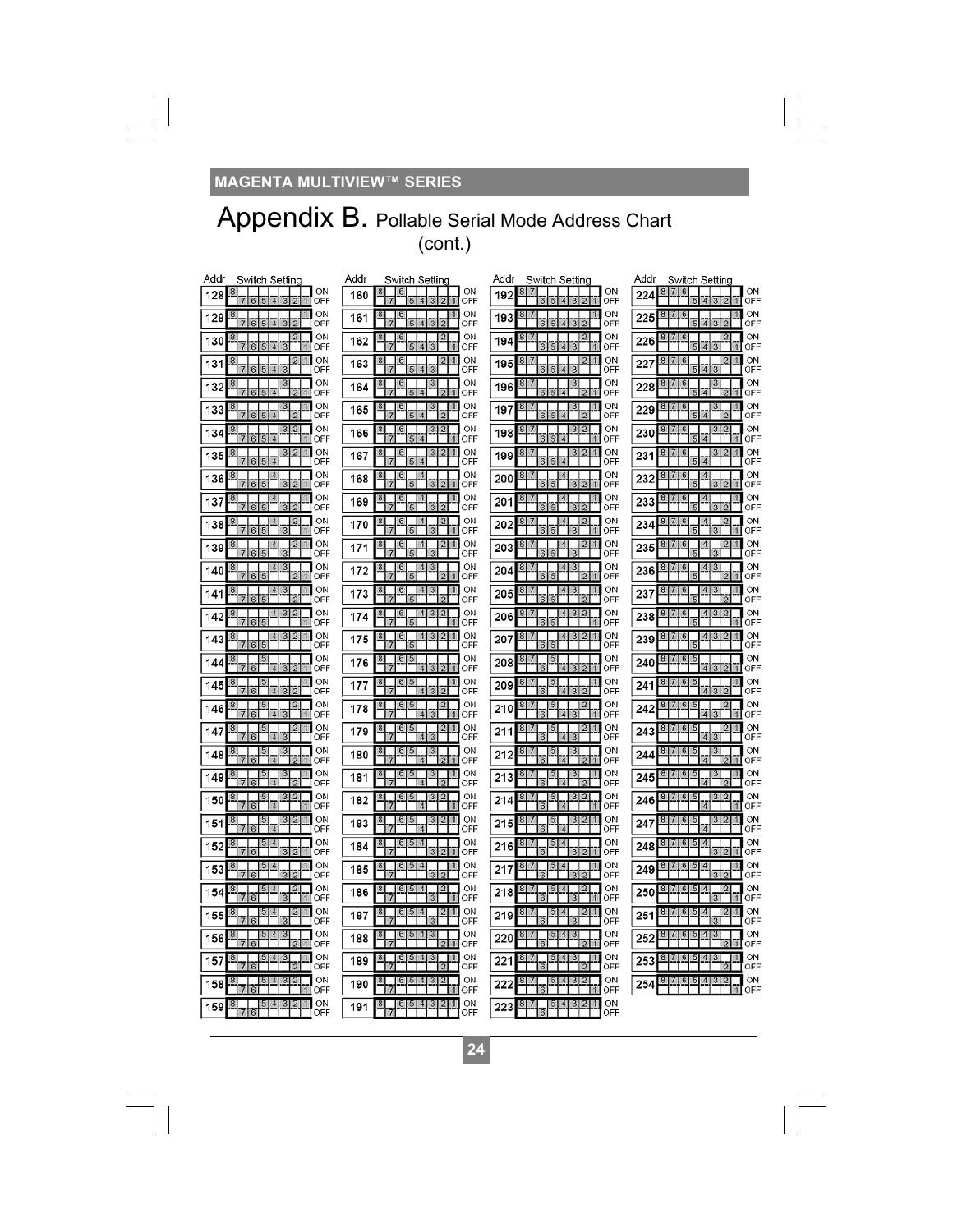**APPENDIX C: Rackmounting Units** 

## Appendix C. Rackmounting Units

The Octet may be rackmounted using optional Rackmount Kits.

Either one unit may be mounted in 1U x 19"W with the single mount kit, or two units may be mounted sided by side in 1U x 19"W. Figure C-1 shows the both methods.



**Figure C-1. Receiver Mounting Bracket.**